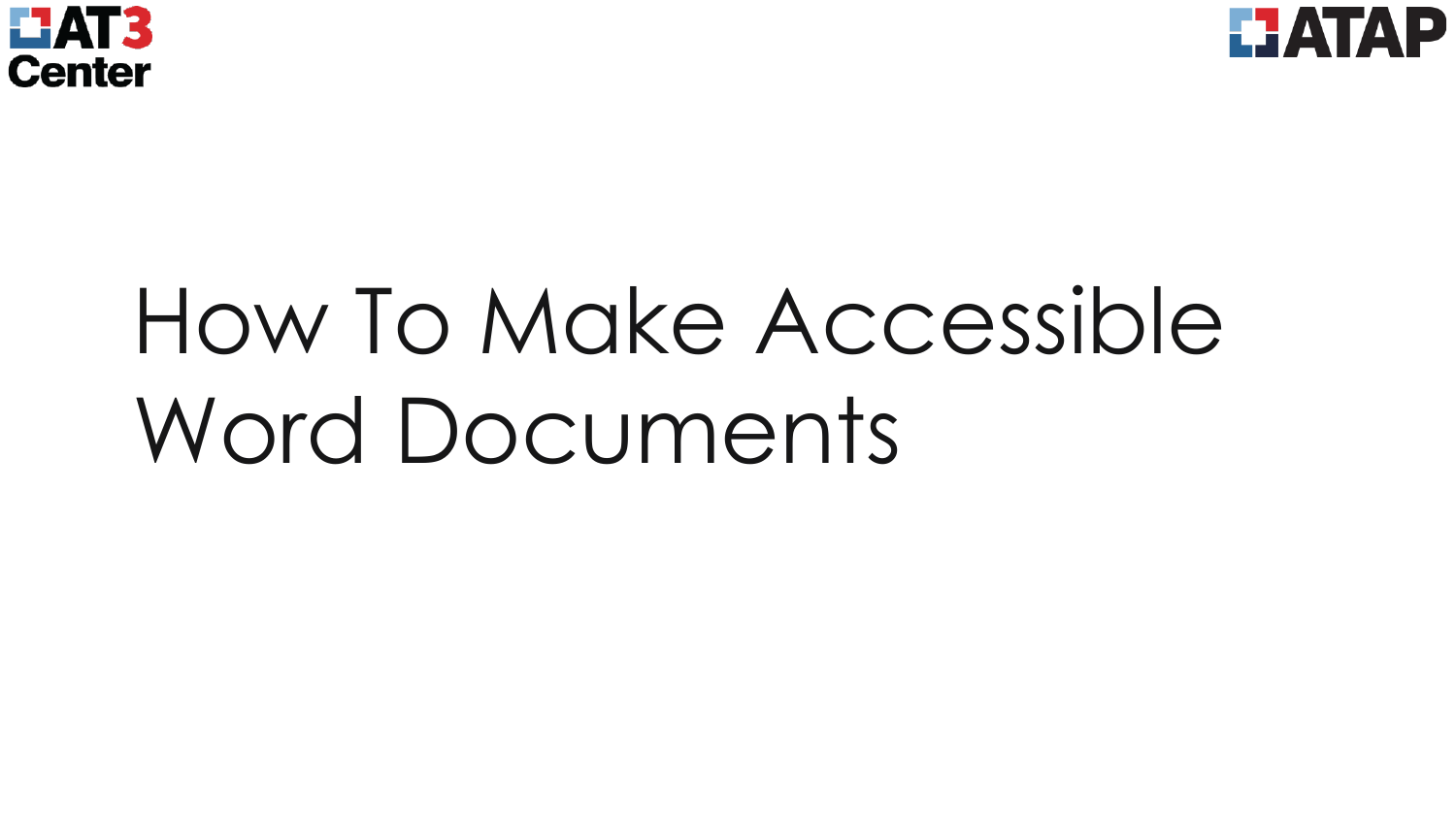



#### What makes an accessible document

- Heading structure by the use of styles
- List structure
- Alternative text
- Data table basic
- Appropriate link text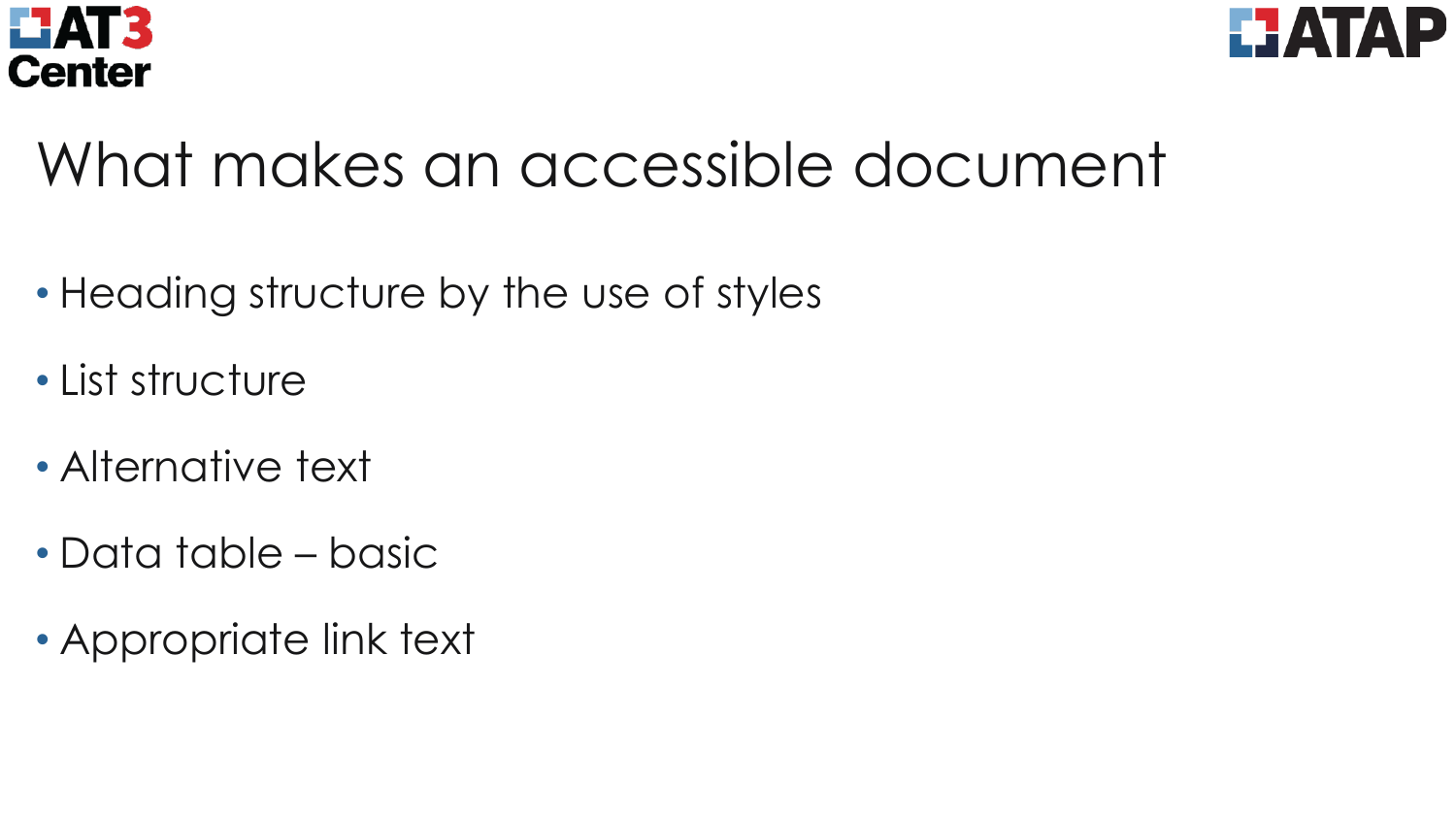



# What makes an accessible document continued…

- Color use
- Color contrast
- Document title
- Plain language
- Layout tables (yeah just don't do that) and columns
- Multimedia (audio and video)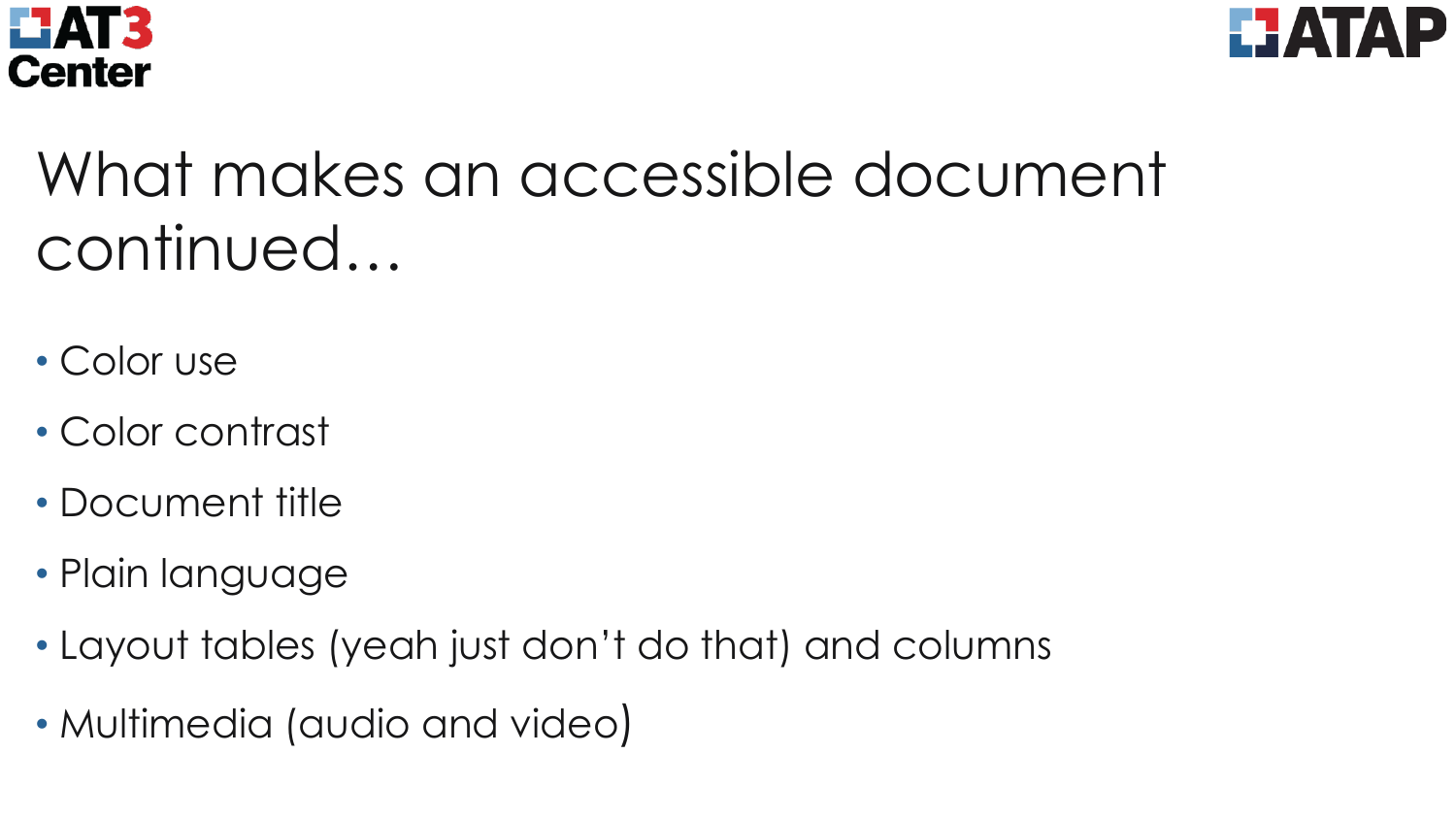



# Styles or "Heading Structure"…

- Styles create document structure in your document
- In the styles menu there are lots of options we want to know about the Headings specifically H1 – H6
- Styles or document structure allows for the document to be navigated by assistive technology in an efficient way.
- In Word, you access the styles menu through the Home Tab > Styles Menu (Alt, H, L)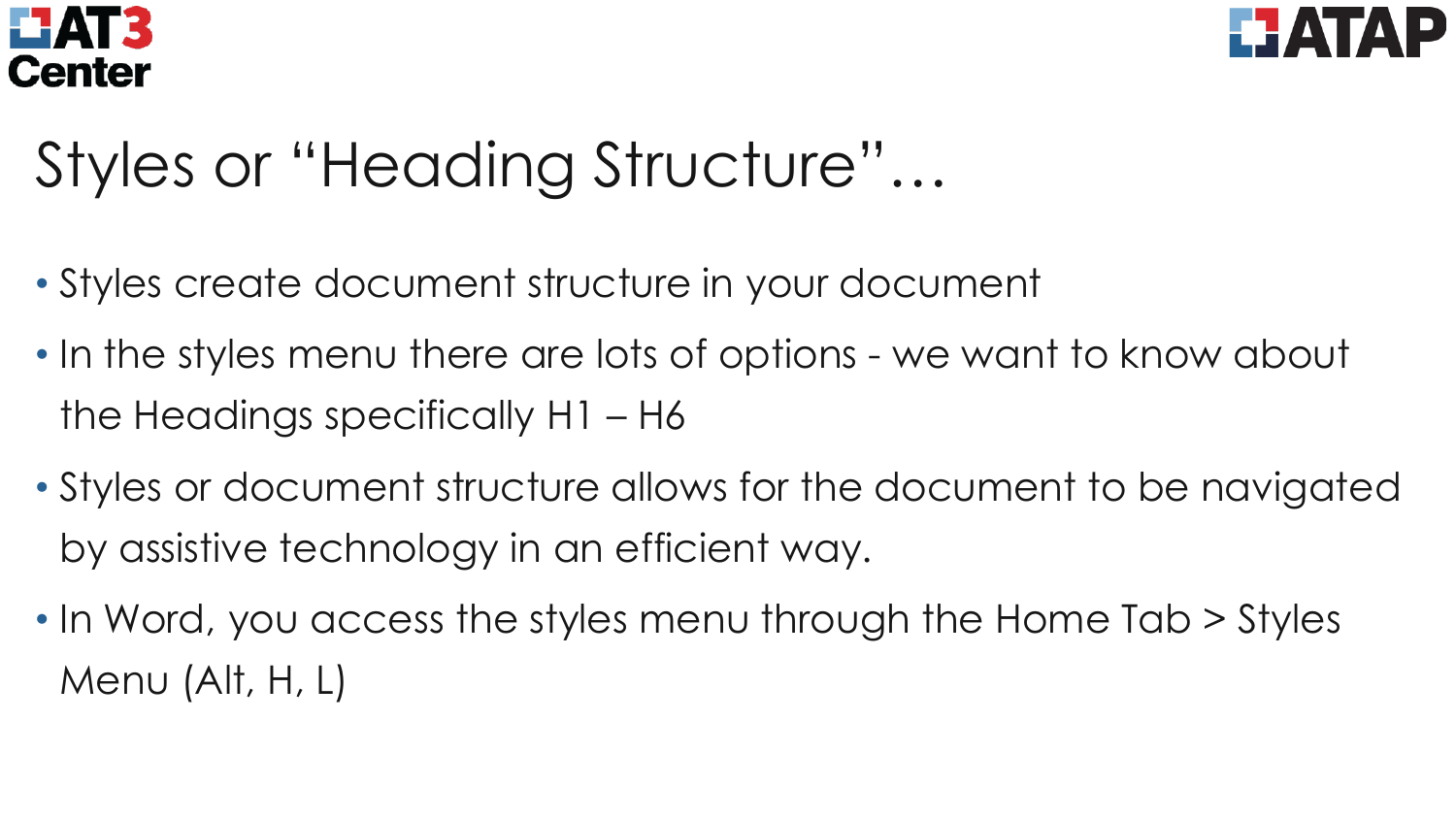



#### Styles Menu in Word

| AaBbCcDd AaBbCcDd $\sf A$ a $\sf B$ b $\sf C$ ( $\sf A$ aBbCc $\sf C$ $\sf I$ AaBbCcD $\sf I$ $\sf A$ a $\sf B$ b $\sf A$ aaBbCcD AaBb $\sf C$ cDd Aa $\sf B$ bCc $\sf D$ d $\sf A$ |  |  |  |  |  |  |  |                                                                                                                                 |  |  |
|-------------------------------------------------------------------------------------------------------------------------------------------------------------------------------------|--|--|--|--|--|--|--|---------------------------------------------------------------------------------------------------------------------------------|--|--|
|                                                                                                                                                                                     |  |  |  |  |  |  |  | <b>Tindumal Tindum Spac</b> Heading 1 Heading 2 Heading 3 Heading 4 Title Subtitle Subtle Em Emphasis Intense E $\frac{1}{\pm}$ |  |  |
| Styles                                                                                                                                                                              |  |  |  |  |  |  |  |                                                                                                                                 |  |  |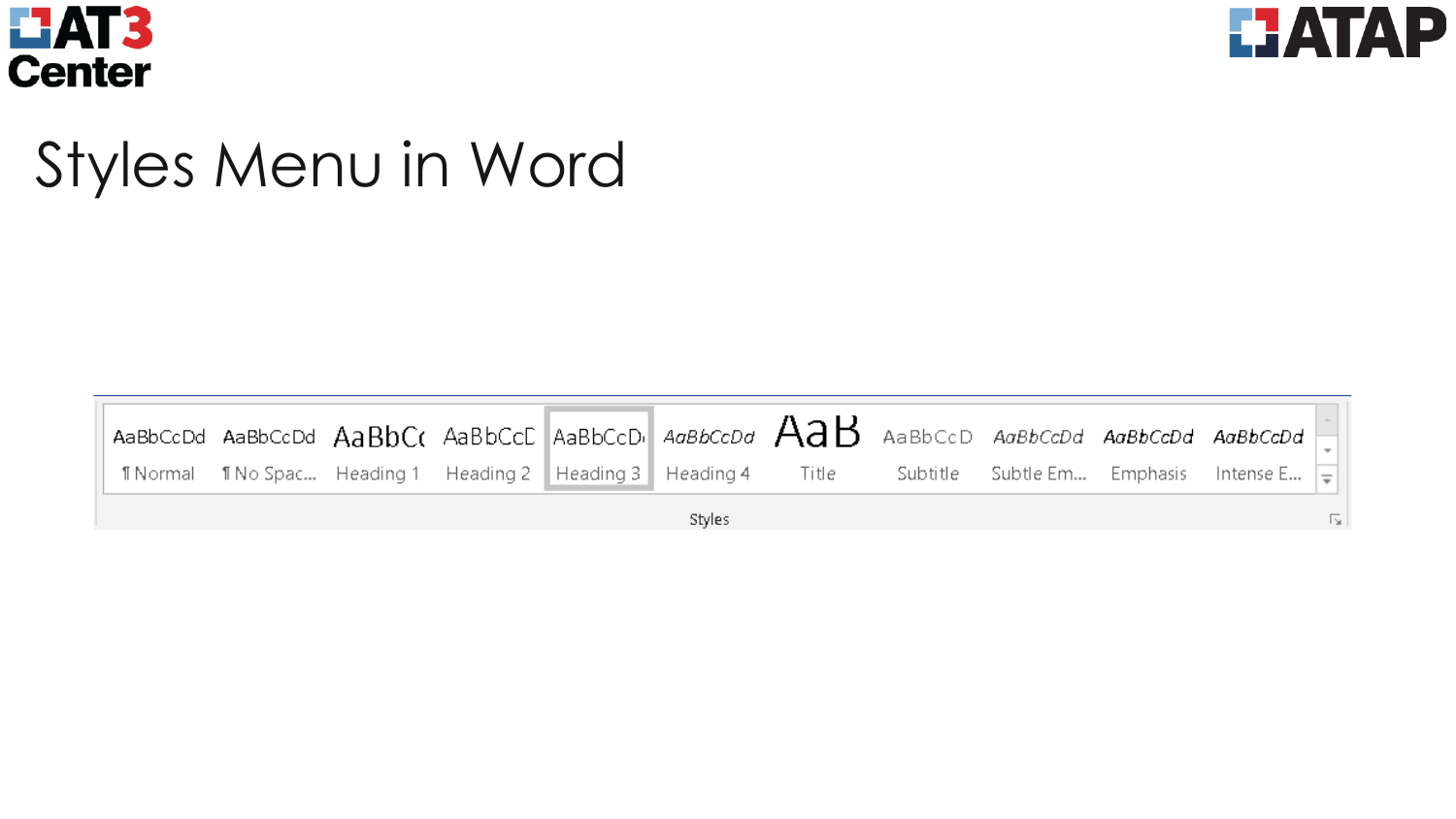



Lists…

- Lists and Columns are used to break up and simplify content
- Lists group items in ordered (numbered) lists or unordered (bulleted) lists
- When creating lists, make sure you use the built in tools to create them using the tool will mark up the back end for assistive technology
- In Word, you access list options through Home Tab > Paragraph Menu > Bullets, Numbering, or Multilevel List (Alt, H, U = Bullets, Alt, H, N = Numbering, Alt, H, M = Multilevel List)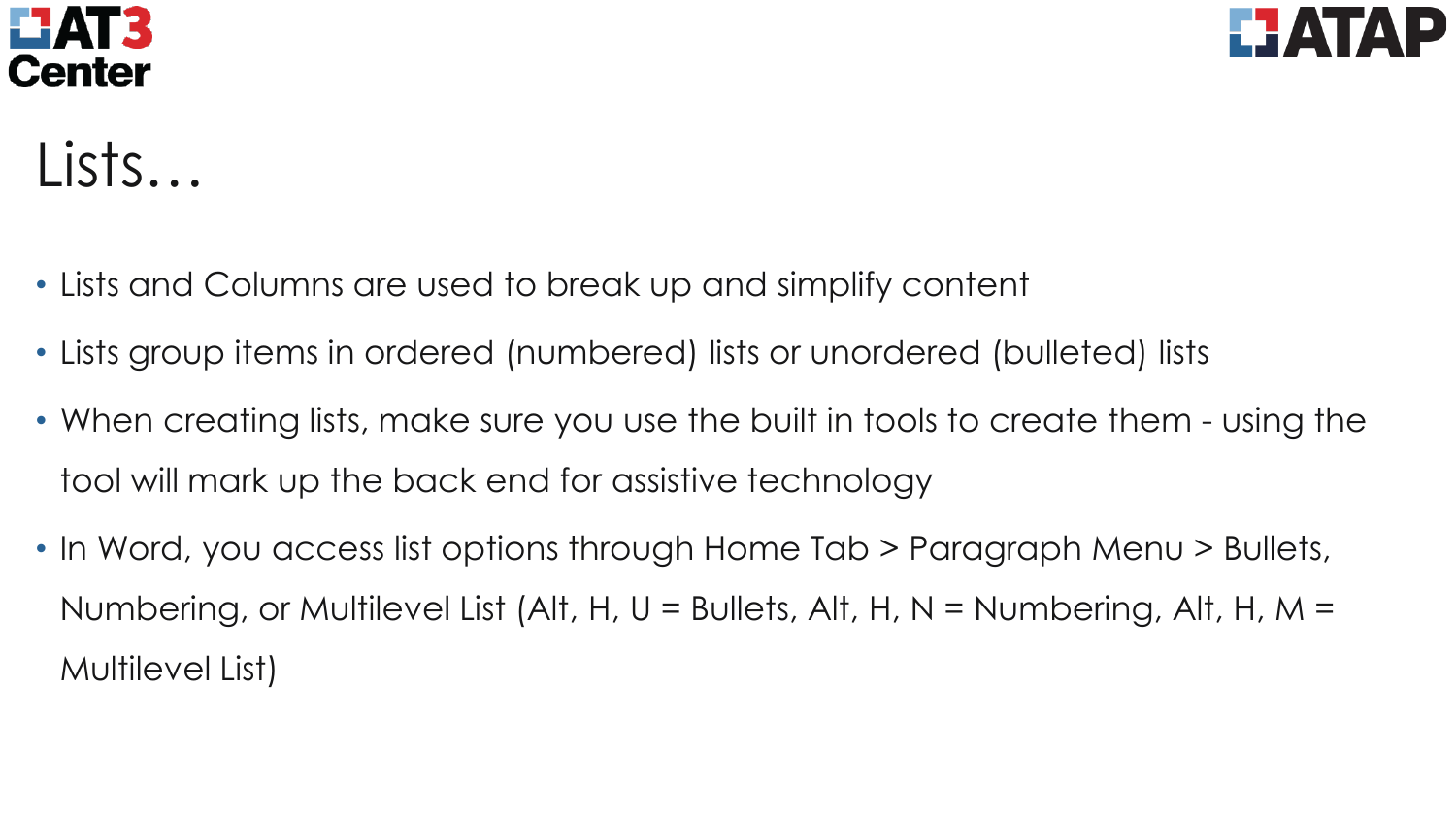



#### Lists in Word

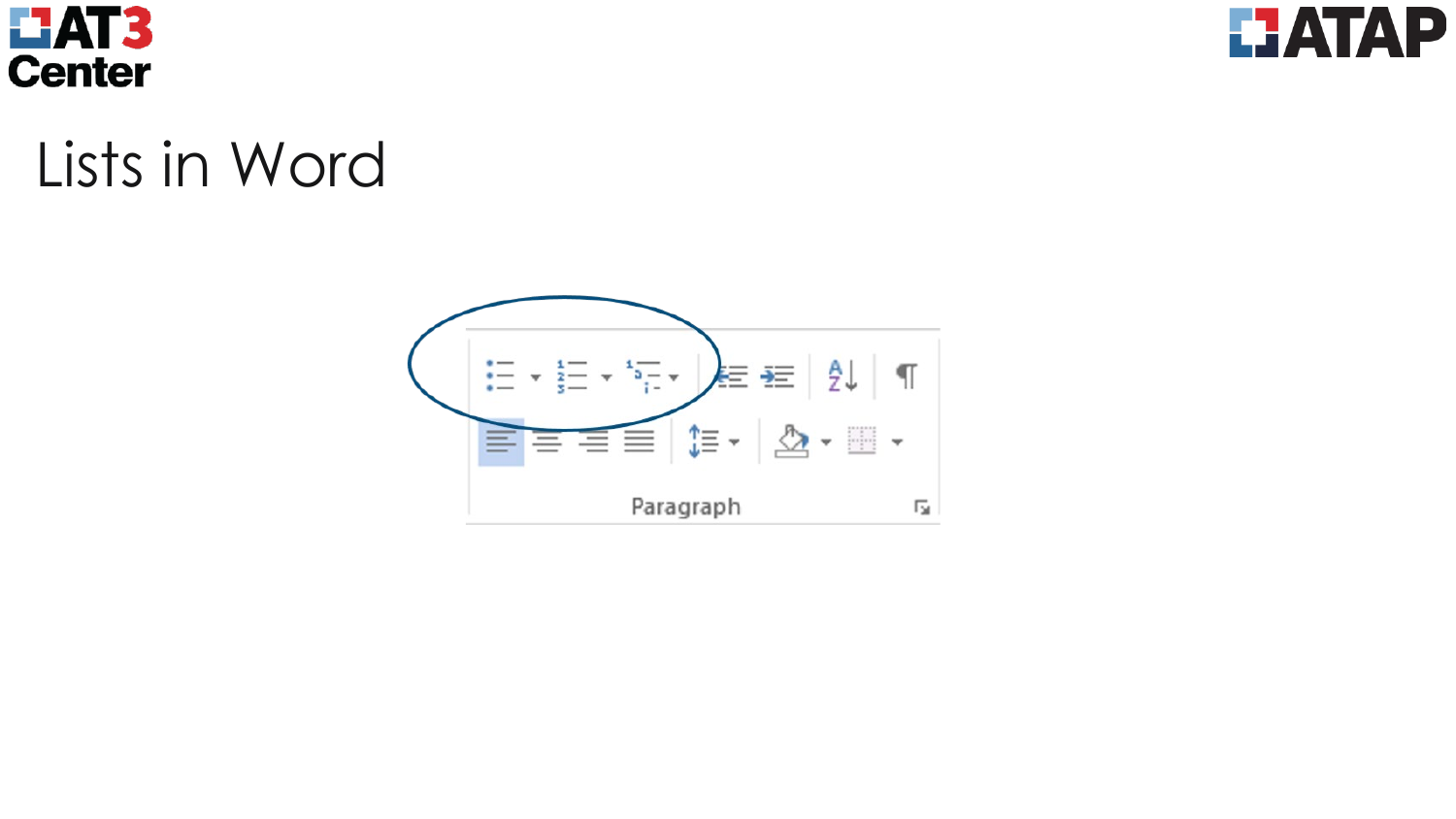



# Alternative Text and Text Equivalents

- Alternative text provides a non-visual means of representing the content or function of an image
- Alternative text should be present for anything that conveys information
- In Microsoft Word, the following are considered elements that can hold alt text
	- pictures, illustrations, images of text, shapes, charts, SmartArt, embedded objects
- Alt Text needs to be concise and meaningful
- In Word you access the alt text options through the Application Menu (right click) > Format Picture (left click) > Layout and Properties (Shift+F10, O, Shift Tab, Right Arrow to Layout and Properties, Tab to Description)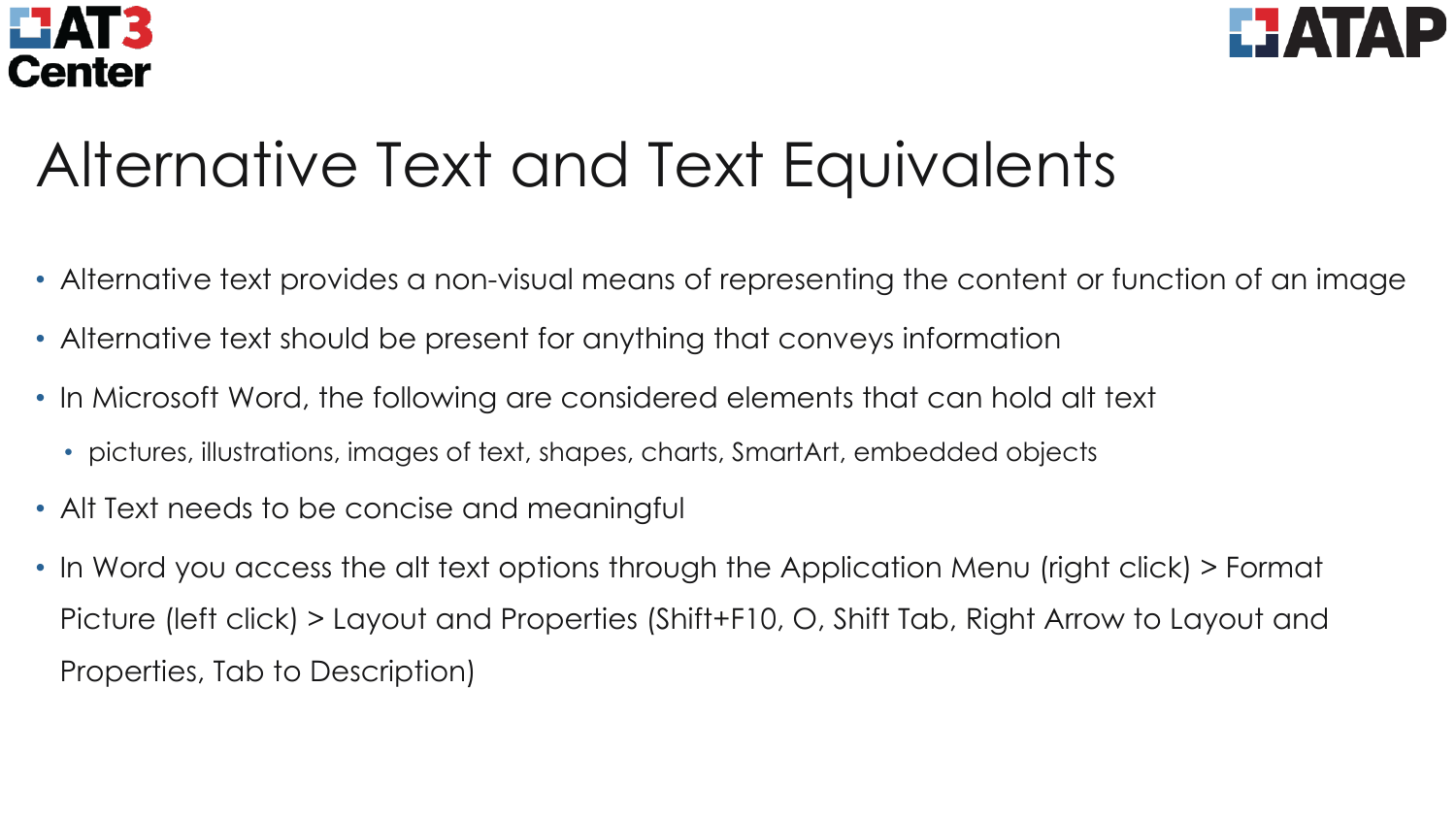



#### Alternative Text in Word



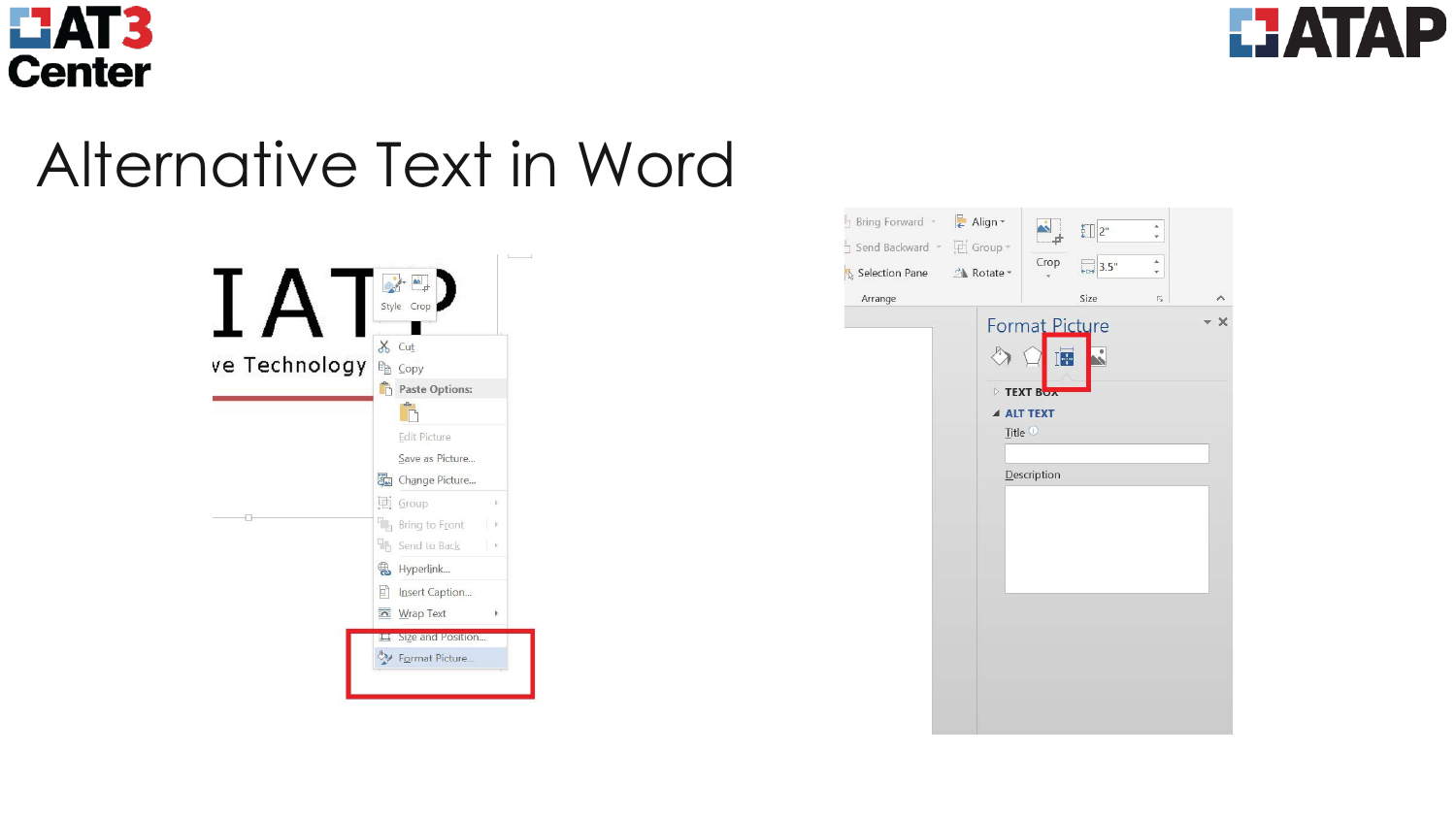



- Training Tips Alternative Text Secrets in 2016
- •When putting in alternative text, make sure you put it in the description not in the title
- •When the Microsoft Word Accessibility Checker says that you have an error because your table is missing alternative text, you can ignore it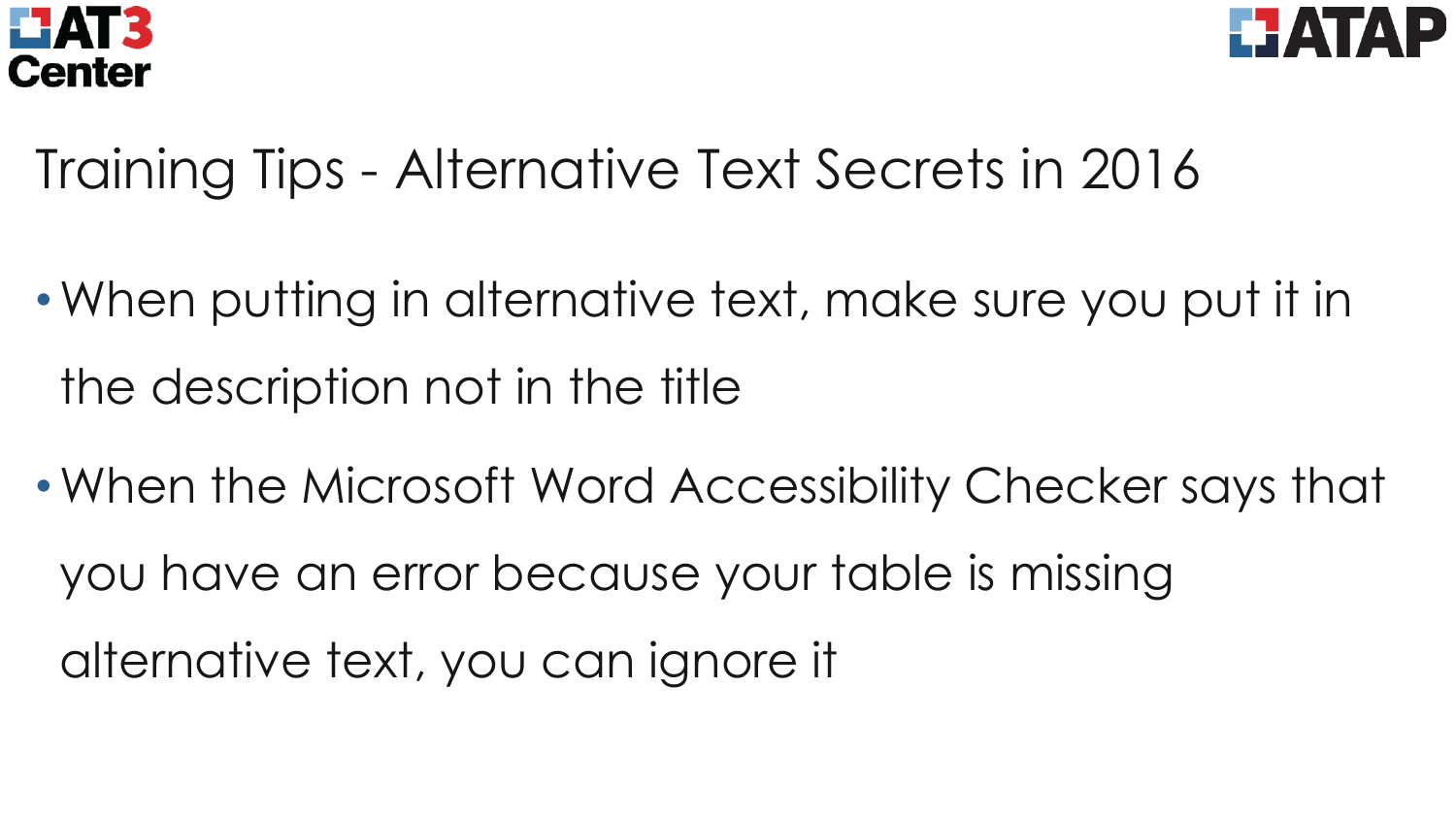



#### Data Table – BASIC

- Tables are used to display data in an organized way
- When using tables in Word, best practice is to make it a simple data table, no merging or splitting of cells
- Best practice is to always insert a table, or you can use the graph paper to create your table
- Table property settings
	- Under row tab, uncheck "allow row to break across pages"
	- Under row tab , check "repeat as header on the top of each page"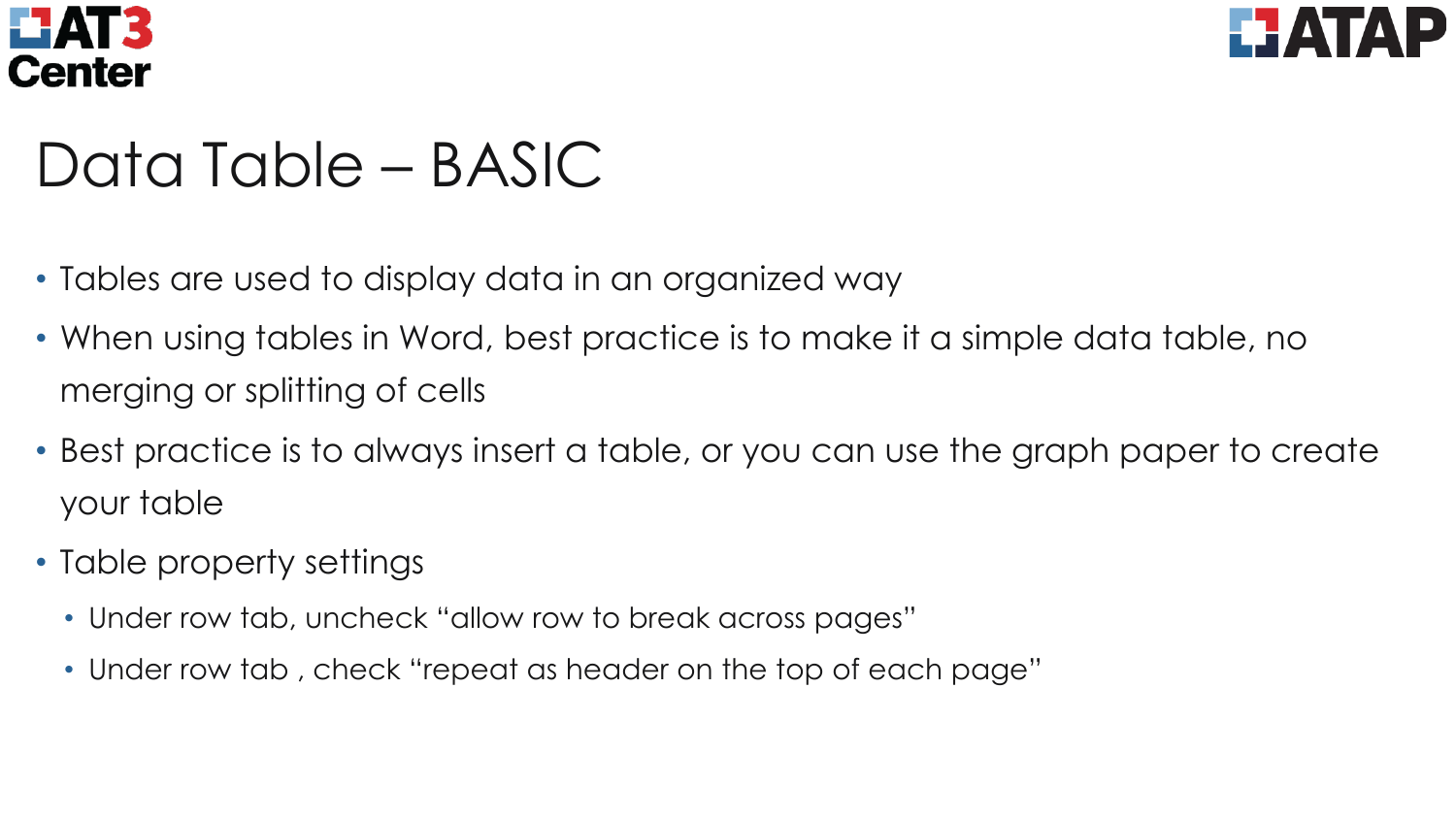



#### Data Table in Word



| X, | Cut                            |   |  |
|----|--------------------------------|---|--|
|    | lie Copy                       |   |  |
|    | <b>The Paste Options:</b>      |   |  |
|    | ڪ                              |   |  |
|    | Insert                         | Þ |  |
|    | Delete Cells                   |   |  |
|    | $\boxplus$ Merge Cells         |   |  |
|    | <u>B</u> order Styles   ▶      |   |  |
|    | $\prod_{i=1}^A$ Text Direction |   |  |
|    | <b>Em</b> Table Properties     |   |  |
|    | こ】 New Co <u>m</u> ment        |   |  |
|    |                                |   |  |

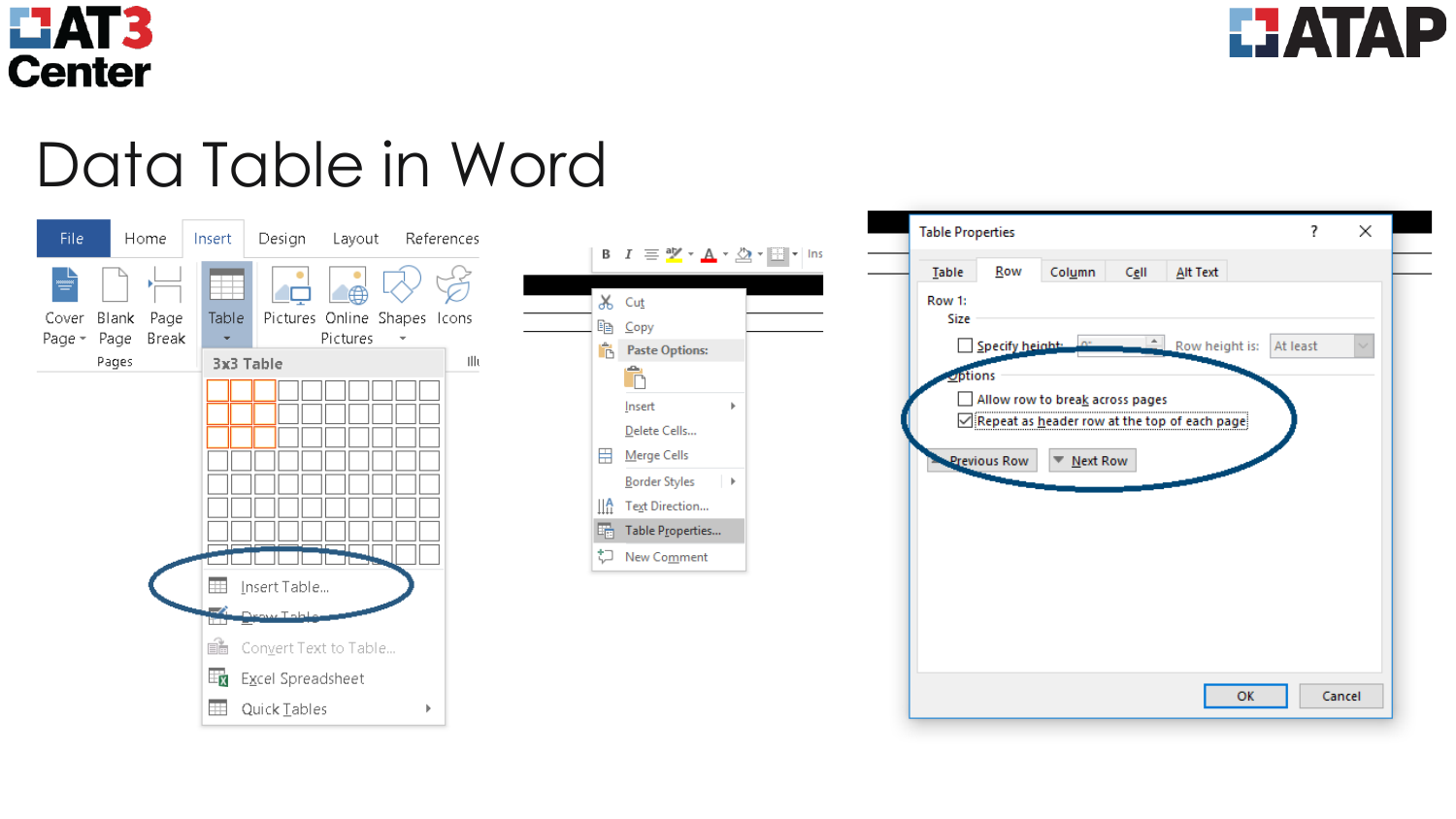



#### Data Table - Basic

| <b>Employee Name</b> | <b>Start Month</b> | <b>Start Year</b> |
|----------------------|--------------------|-------------------|
| John Doe             | July               | 2014              |
| Jane Doe             | April              | 2005              |
| Mark Doe             | November           | 2009              |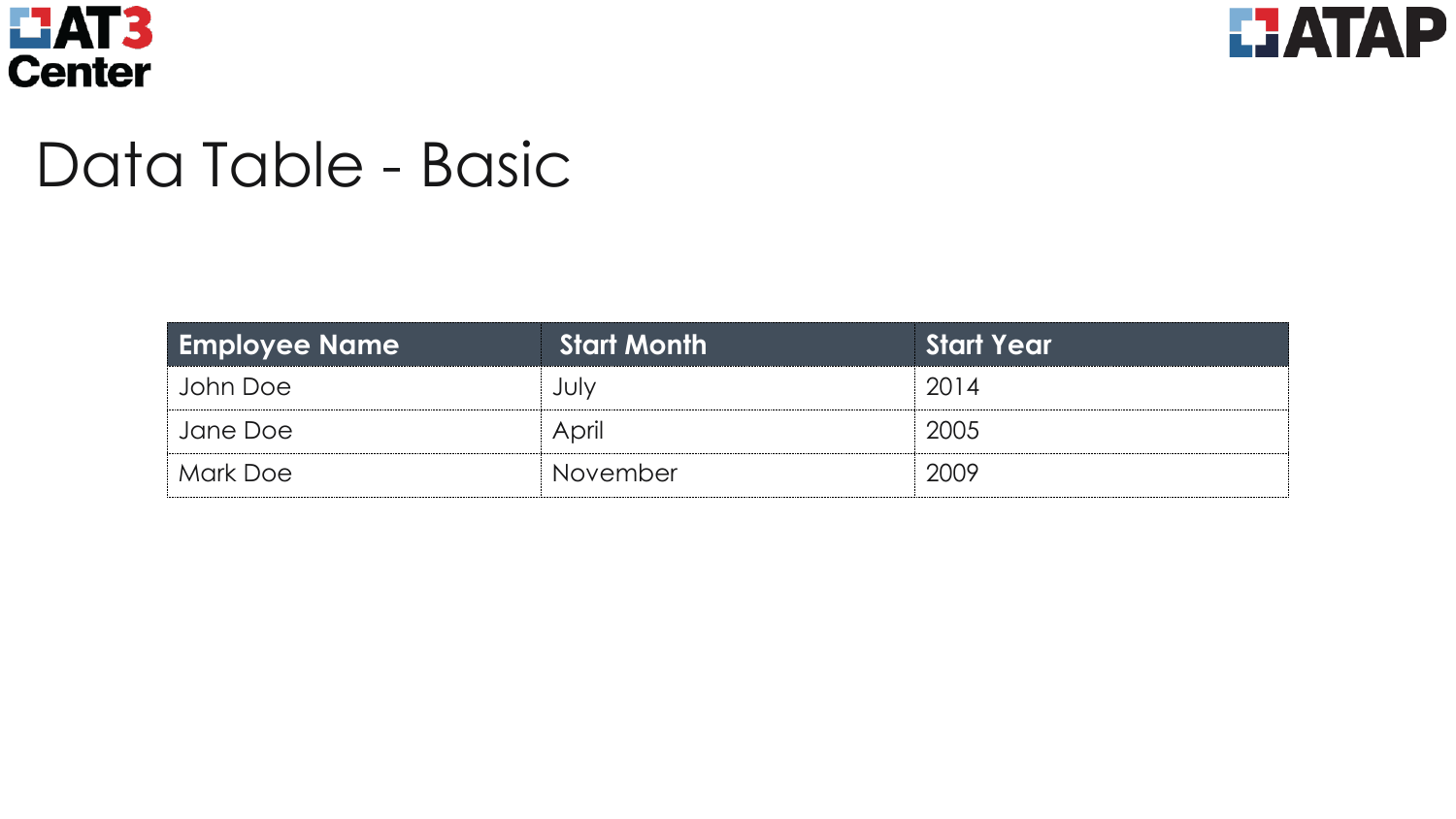



# Training Tips – Data Table

- The Document Accessibility Toolbar from Vision Australia offers helpful tools for automatically setting table properties for when users can't remember what settings needed to be checked and unchecked
- Do not let people split or merge cells no matter how bad they want to because it will be a ton more work if they are converting to a PDF
- Do not use the draw a table option in the insert table dialog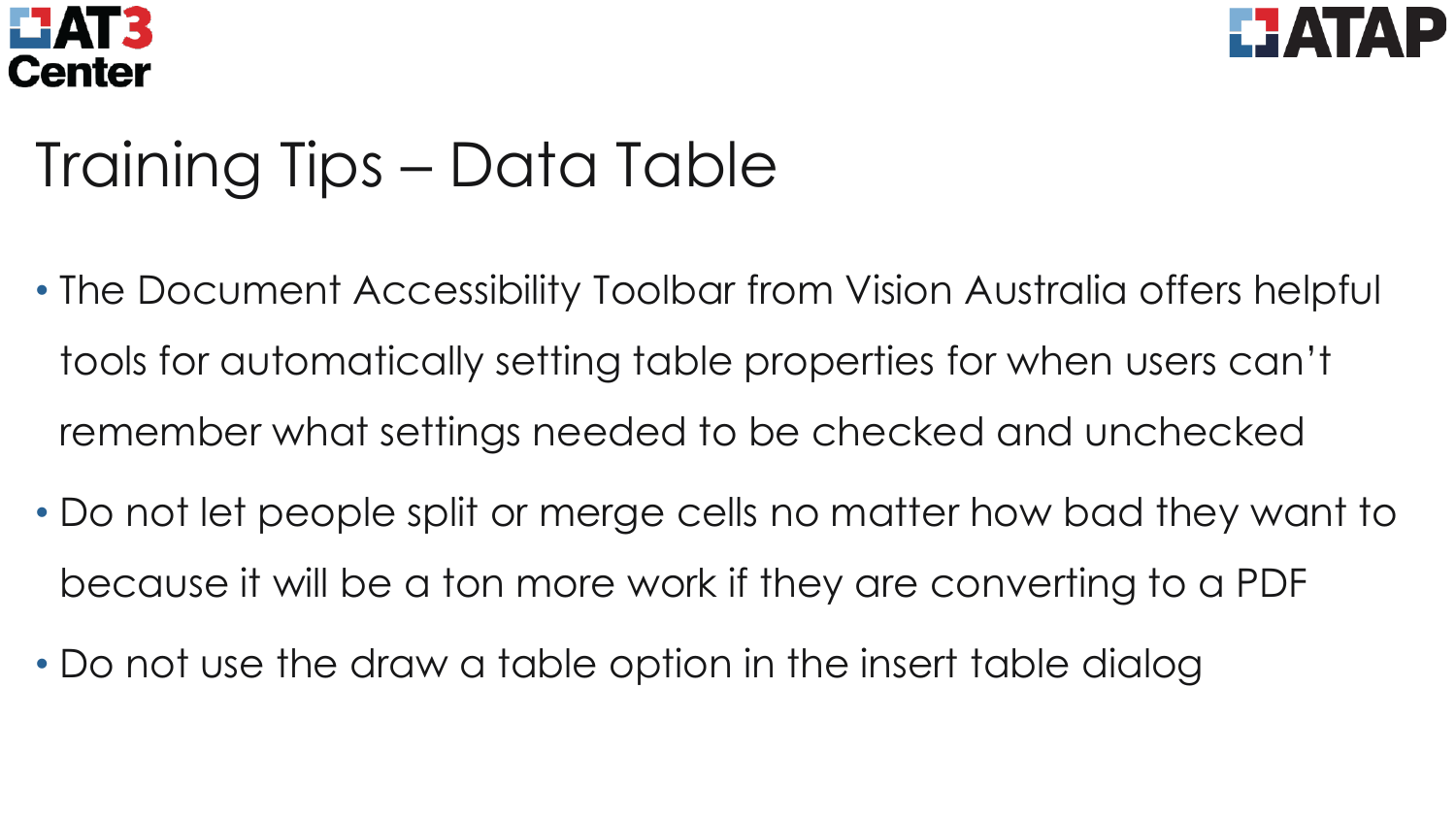



# Appropriate Link Text

- Typically, users make links by typing the full uniform resource locator (URL) and hit the space bar - Word then converts it to a link Automagically
- Typing a full URL can be confusing for users of assistive technology this is why it is important to use and understand links that describe the function, destination, or purpose
- To set appropriate link text go to Insert Tab > Links Menu > Hyperlink (Alt, N, I)

Confusing Link <https://www.at3center.net/repository/ICTCoP>

Helpful Link Text [AT3 ICT Community of Practice](https://www.at3center.net/repository/ICTCoP)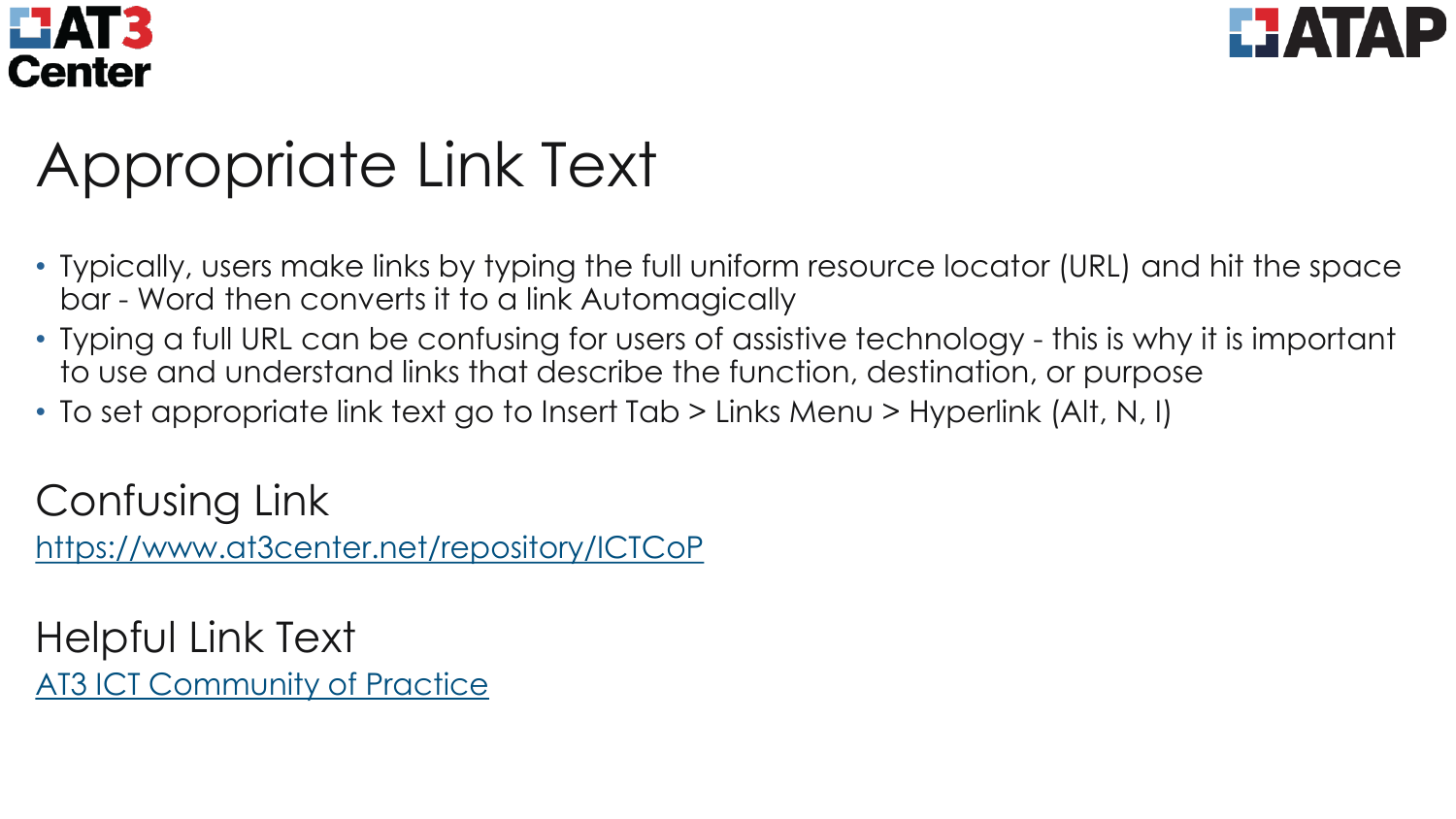



# Inserting a Link in Word



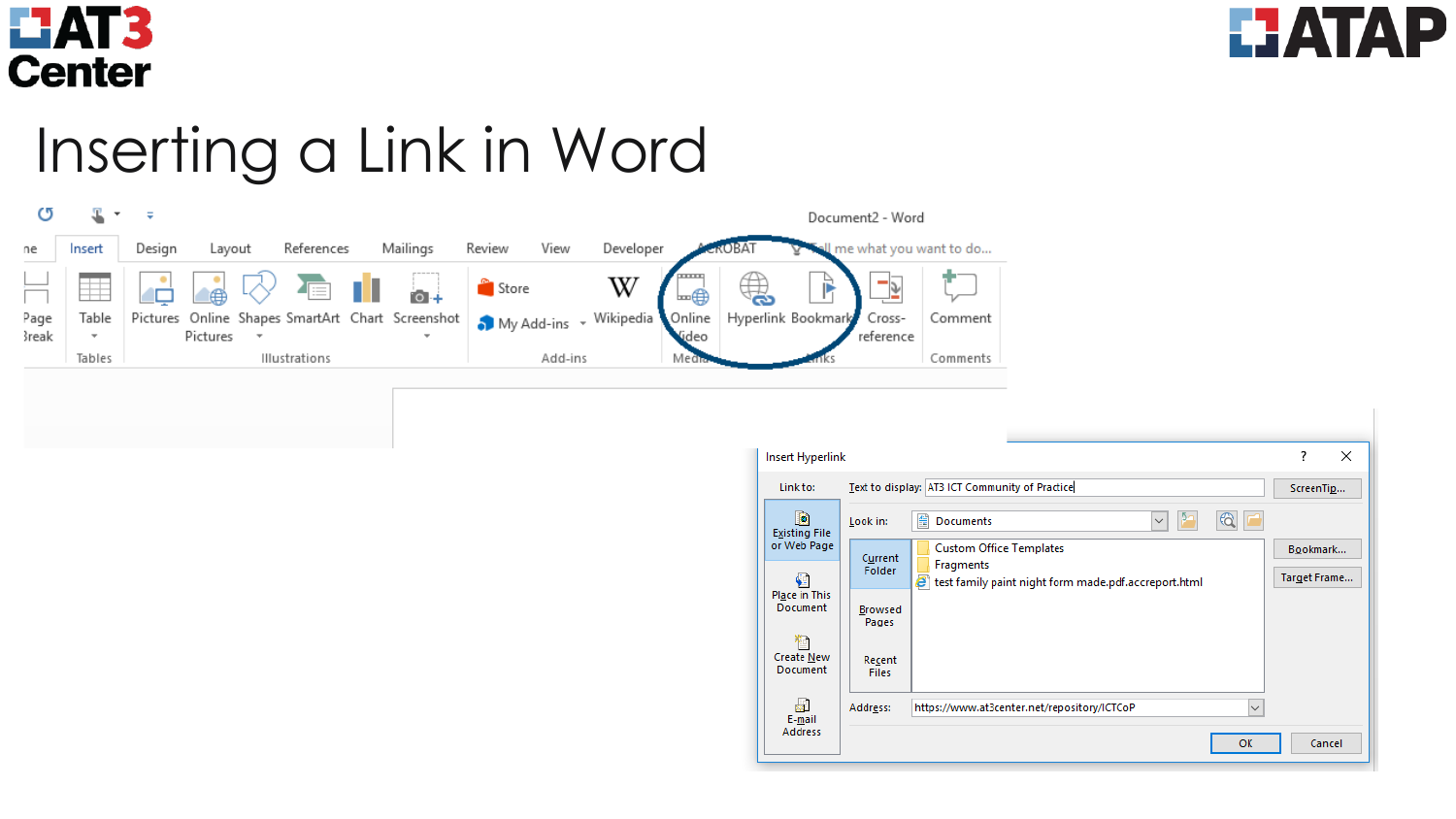



# Training Tips – Inserting Link Text

- When inserting link text, make sure that there are no spaces in the URL, especially at the end
	- During training it will never fail one of the participants will do this and you will spend 15 minutes trying to figure it out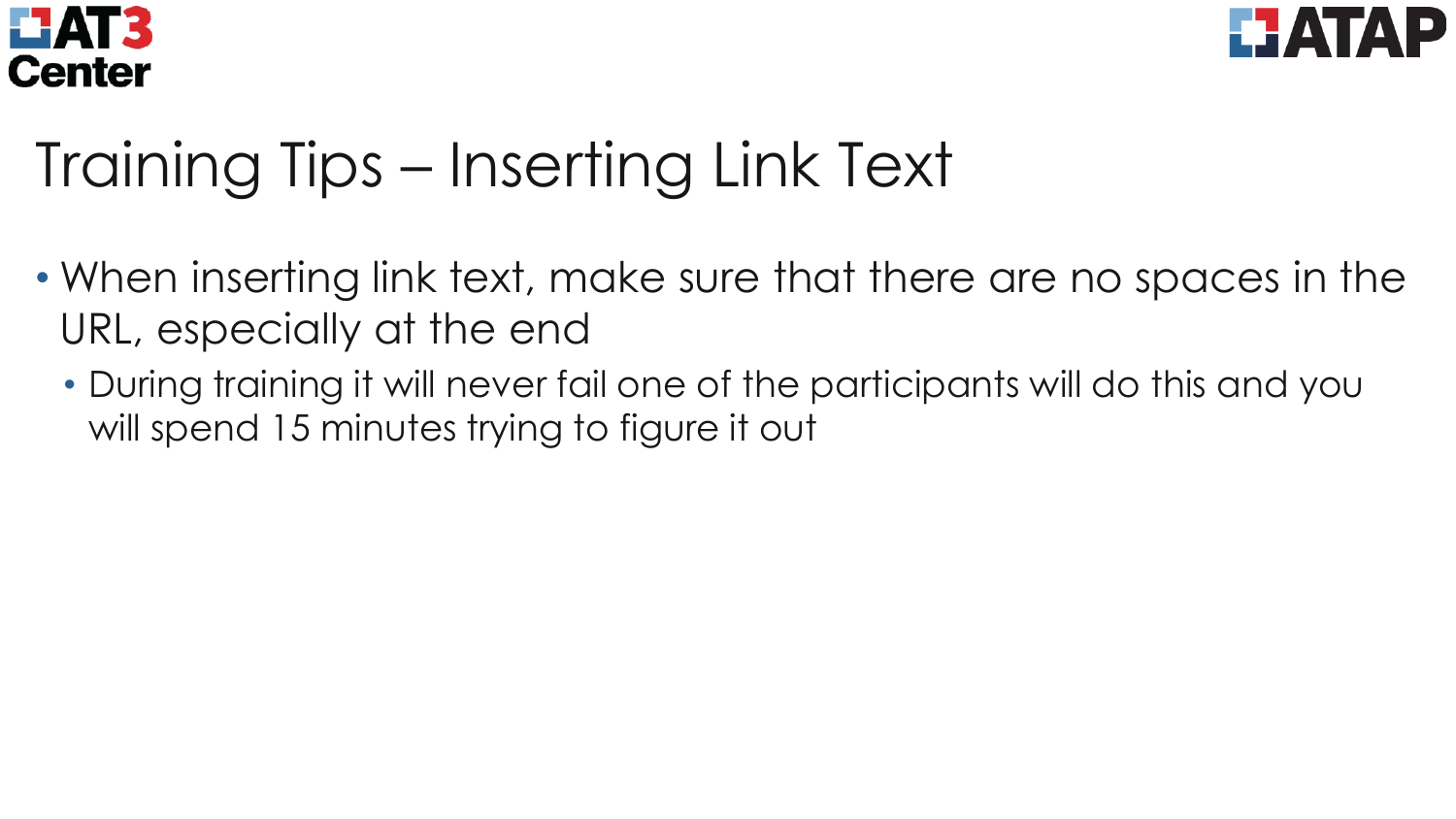



#### Only Color Conveying Meaning

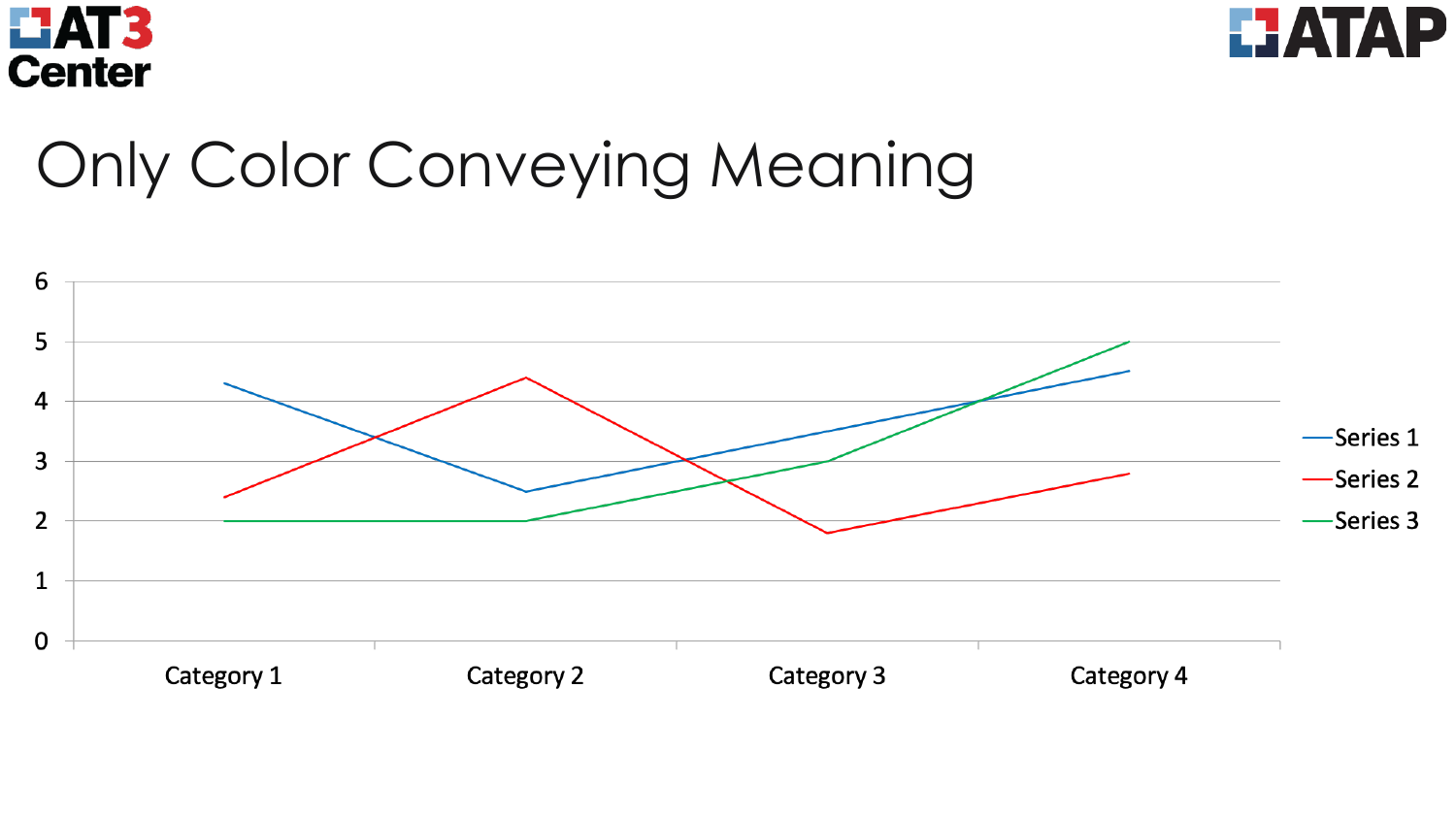



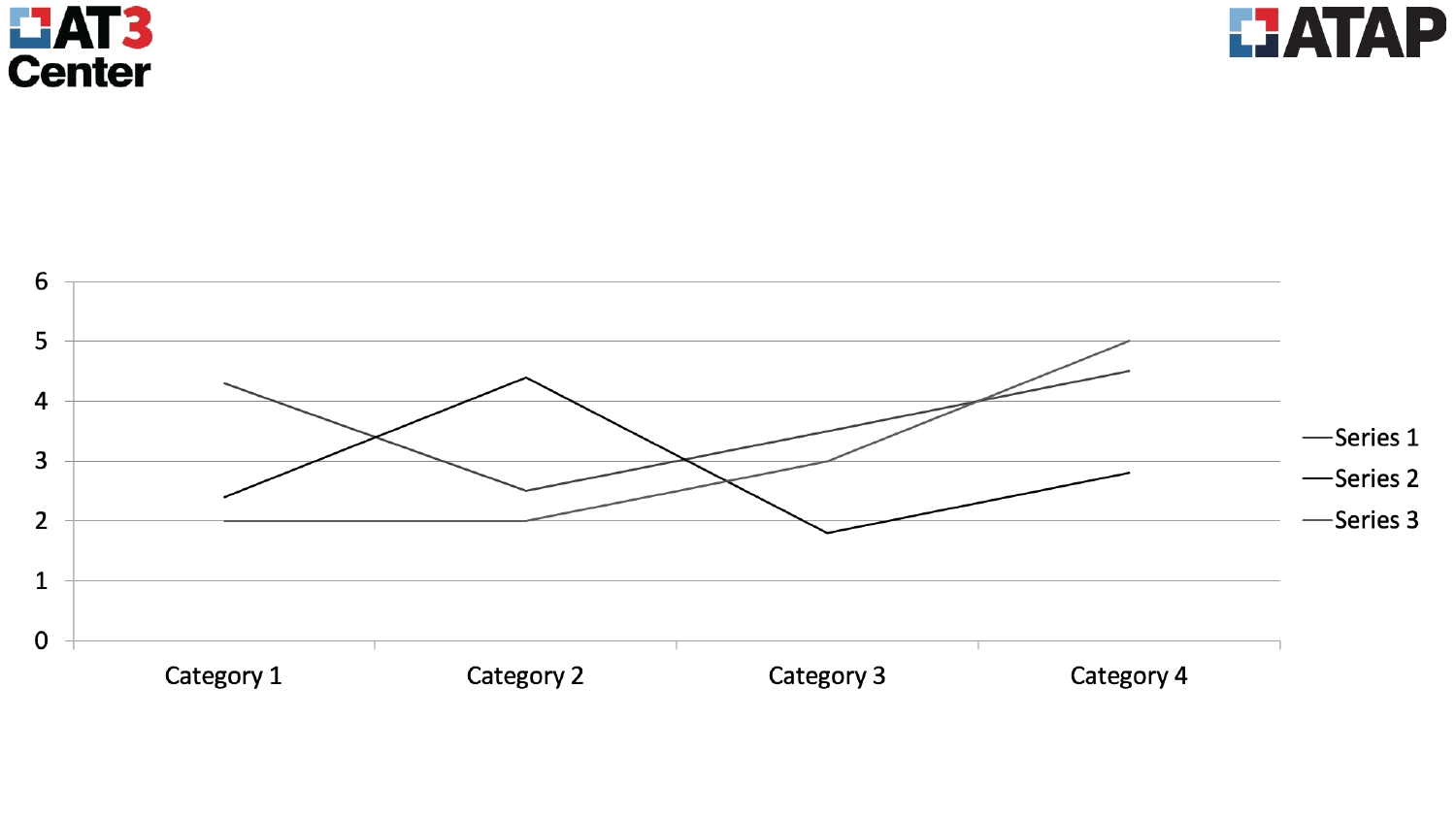



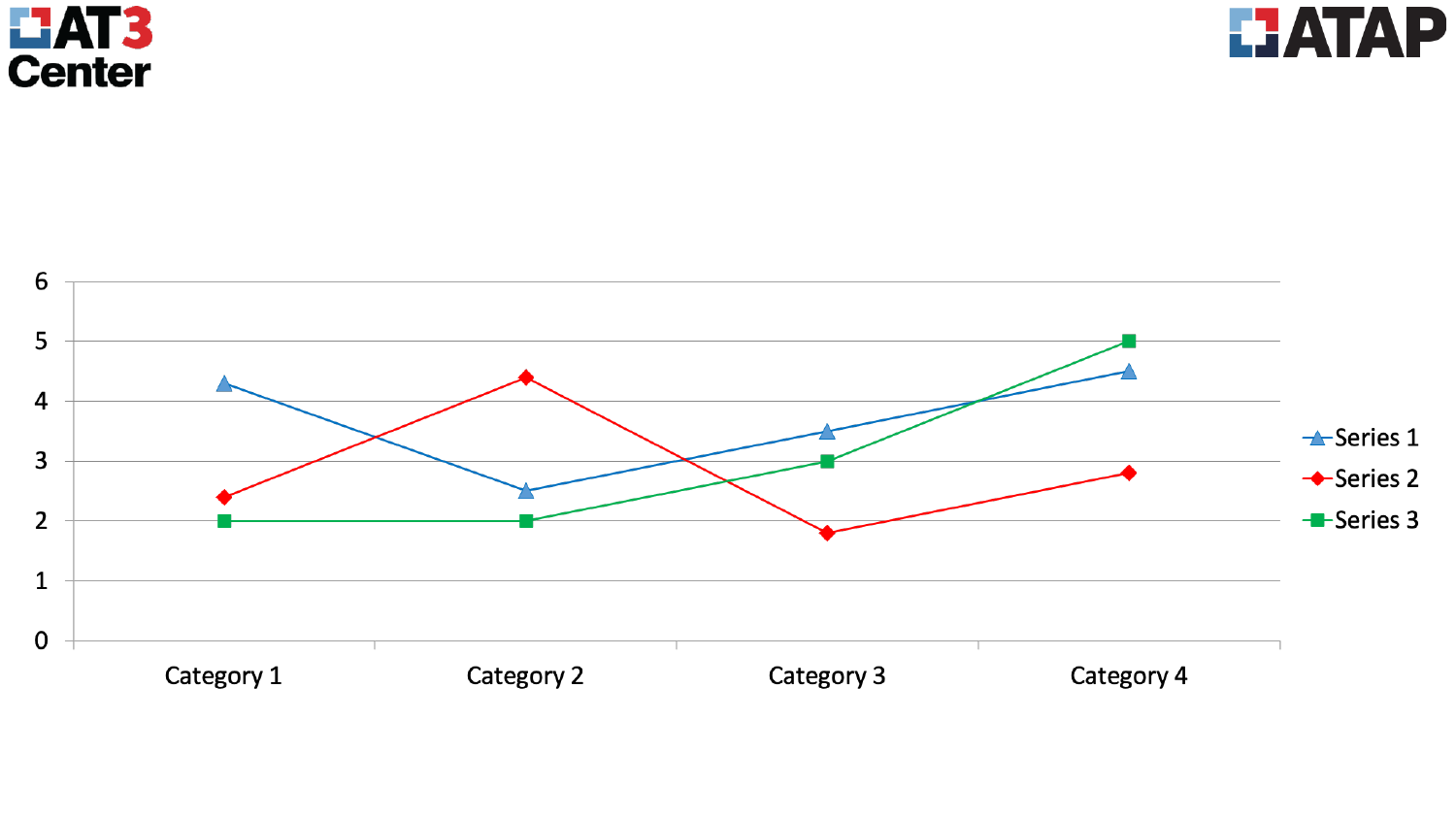



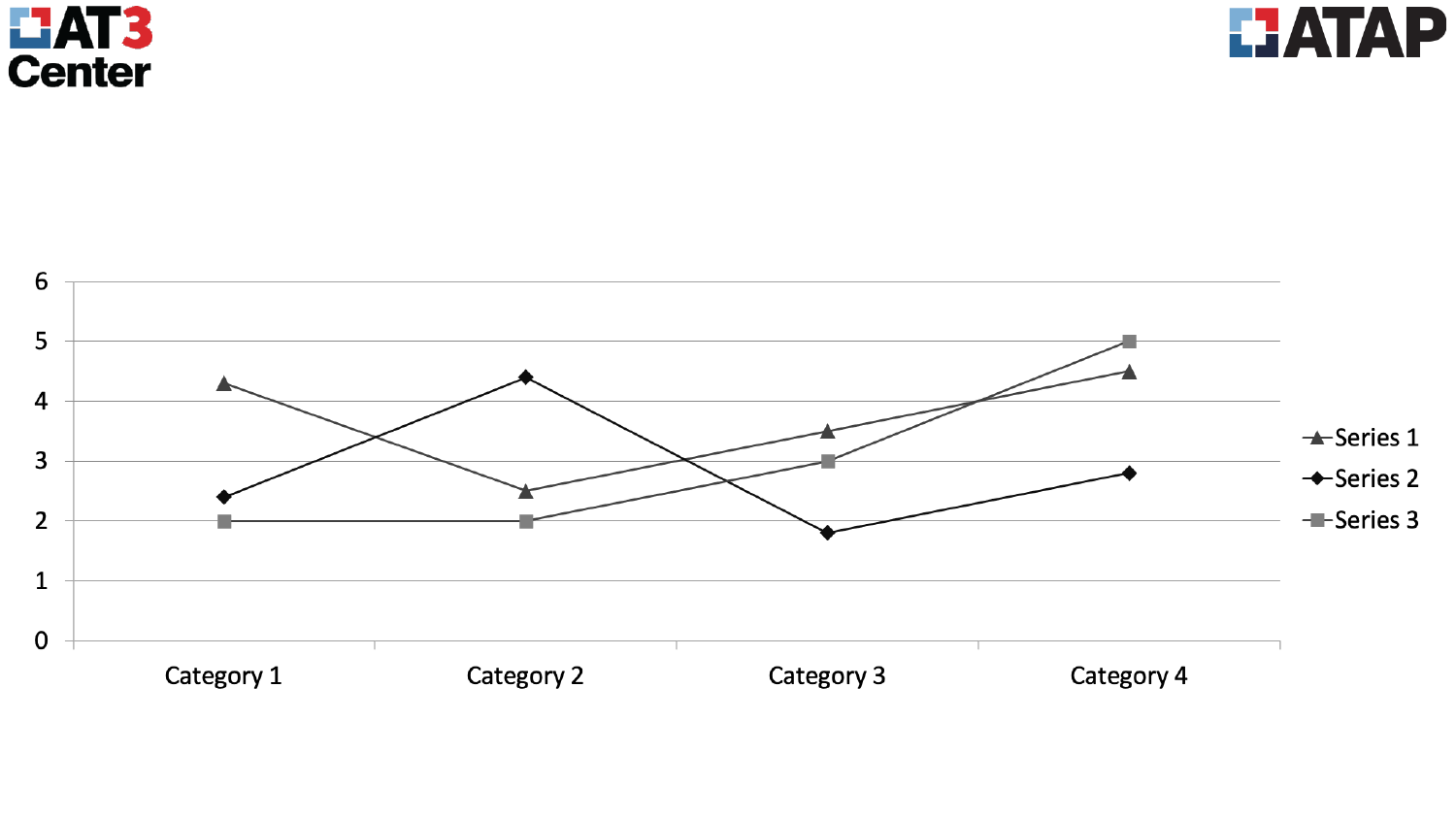



# Color Contrast

- Color contrast is the difference in perceived brightness between two colors
	- Terms typically used are foreground and background
- The minimum color contrast is 4.5:1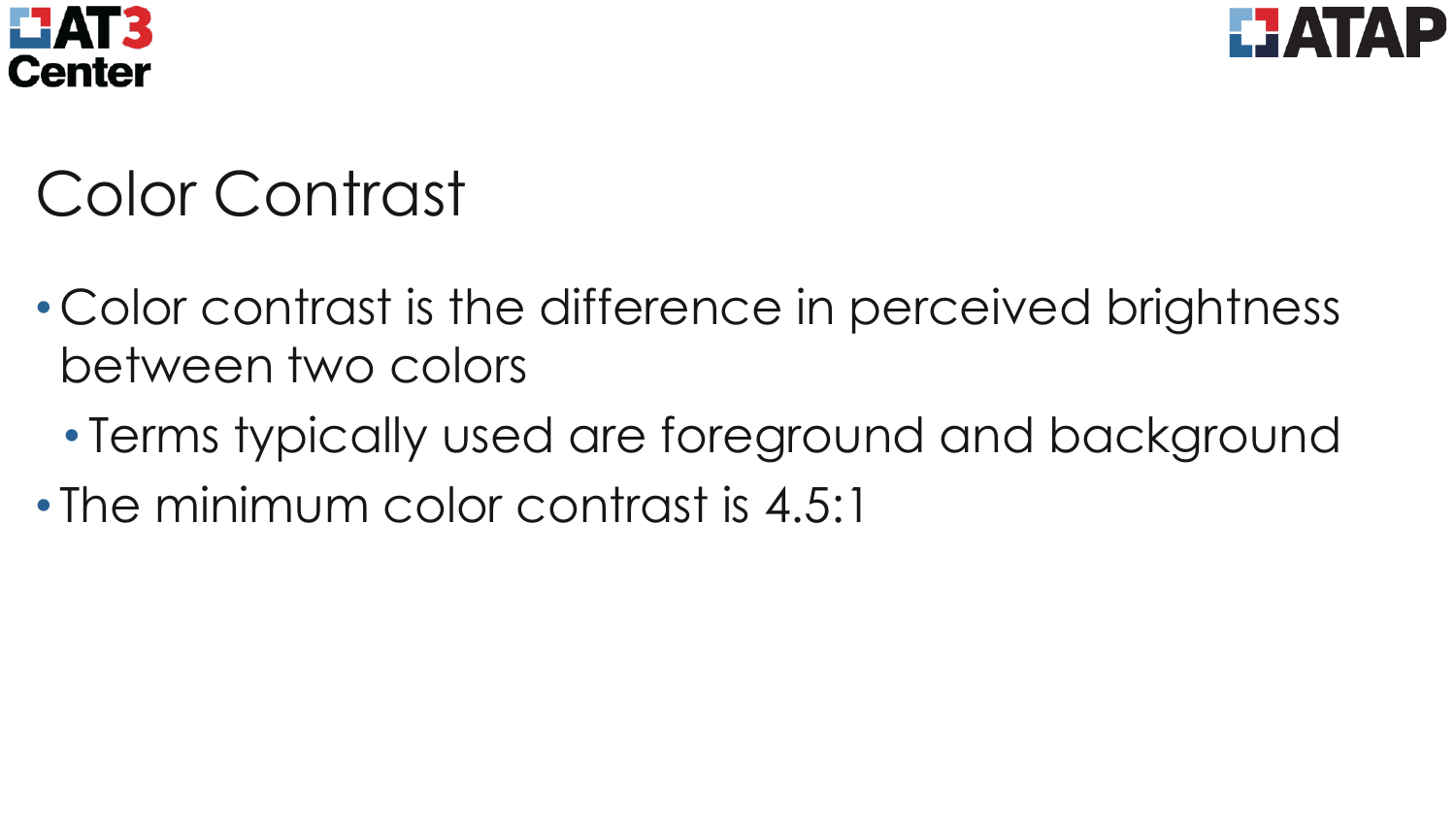



#### Contrast Examples

21:1 The quick brown fox jumps over the lazy dog

4.5:1 The quick brown fox jumps over the lazy dog

2.8:1 The quick brown fox jumps over the lazy dog

1.5:1 The quick brown fox jumps over the lazy dog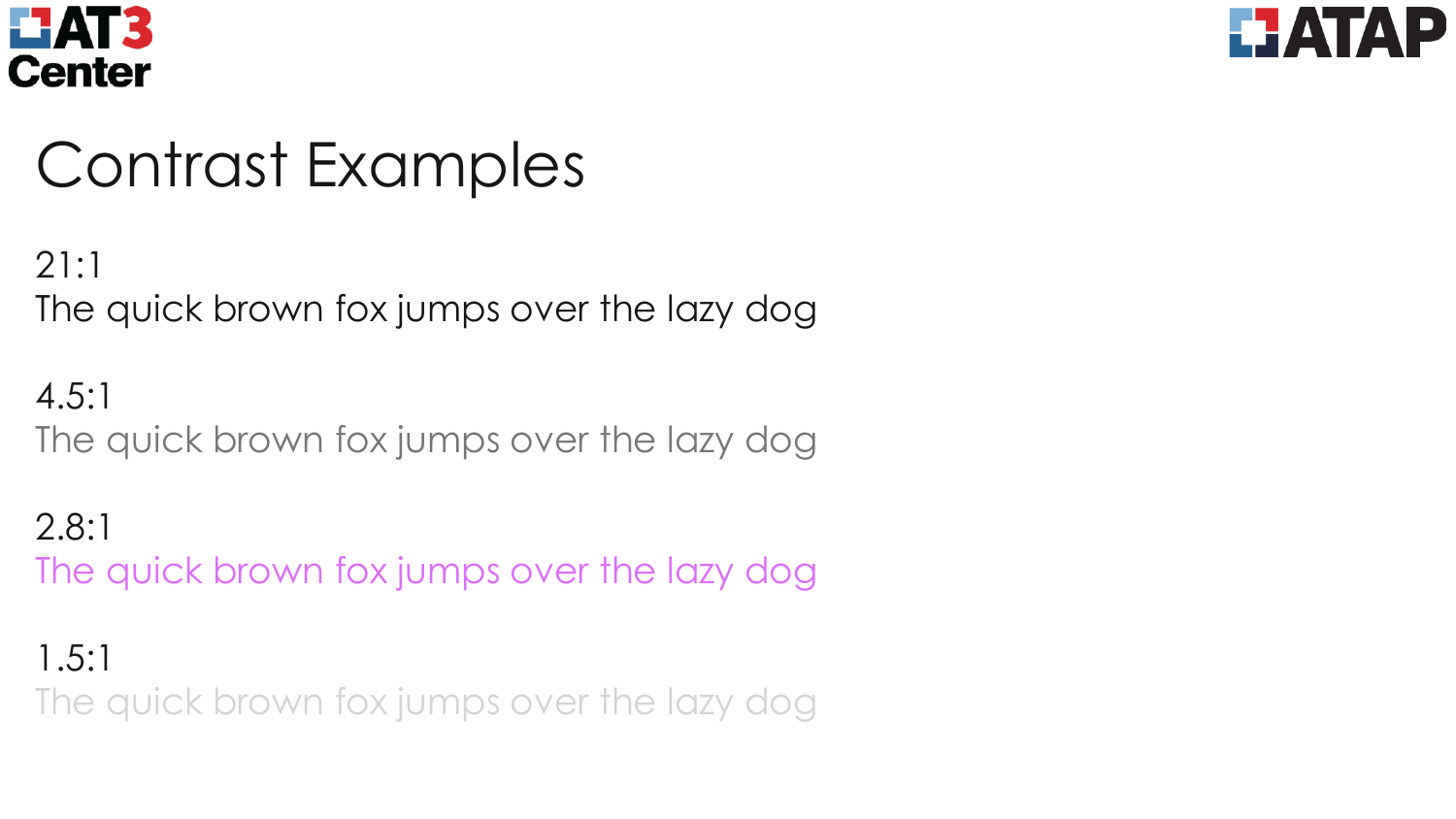



# Training Tips – Color Contrast

- •Tools
	- The Paciello Group Colour Contrast Analyzer
- •Logos are exempt from color contrast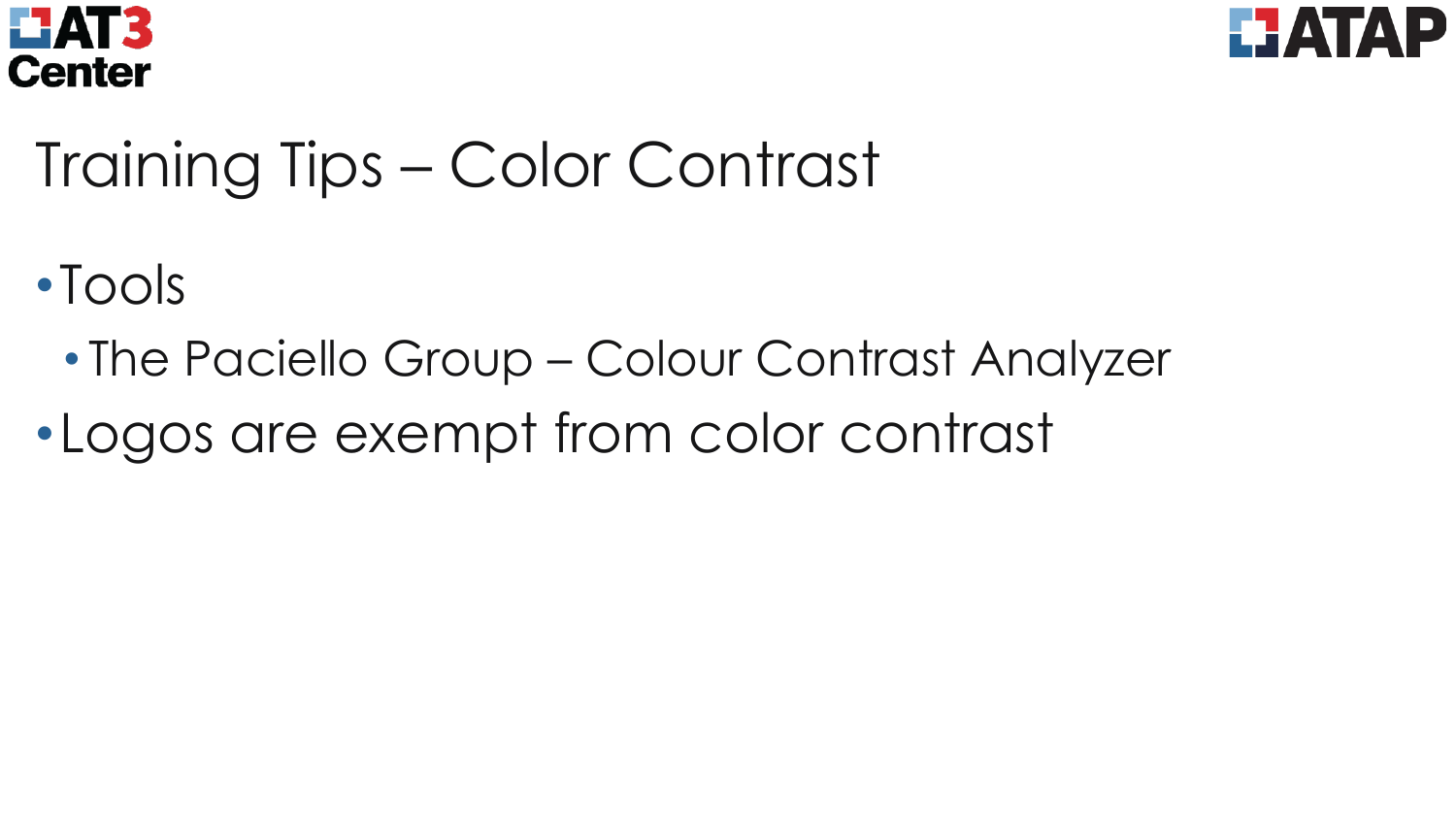



#### Document Title and File Name

- There is a visible title (H1) and there is a document properties title
	- Document properties title is used when converting your Word document to PDF
- Document title is added by going to File > Info > Properties (Alt, F, S, 1)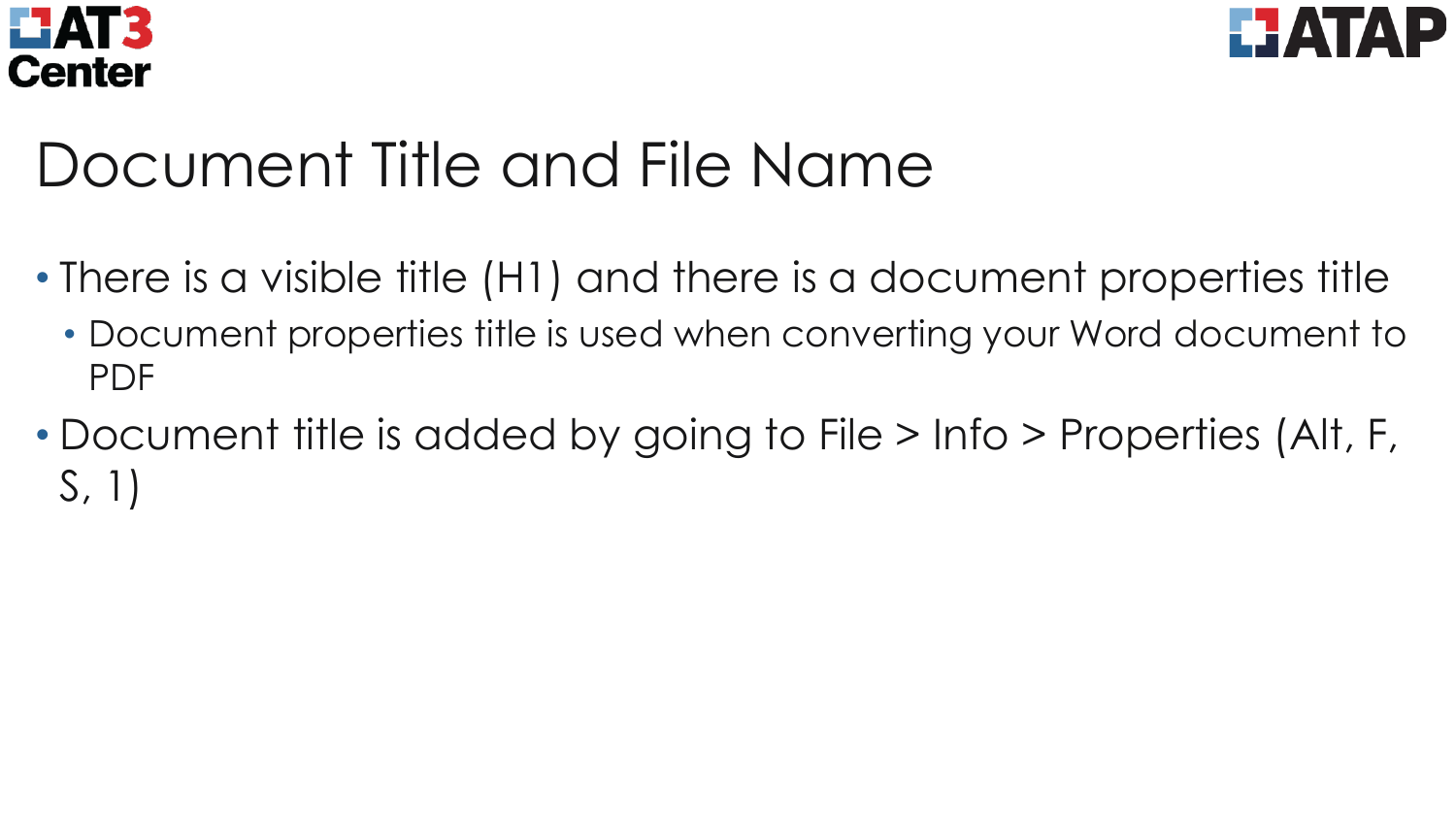



Not saved yet

 $\overline{2}$ 

 $5<sup>7</sup>$ 

**236 IV** 

Add a title

Add comments

Normal.dotm

Add a category

Specify the subject

Specify the company

Today, 12:28 PM

Specify the manager

Not saved yet

IATP A. Add an author

Add text

Add text

Add a ti

**Rifting Time** 

# Adding Title in Word

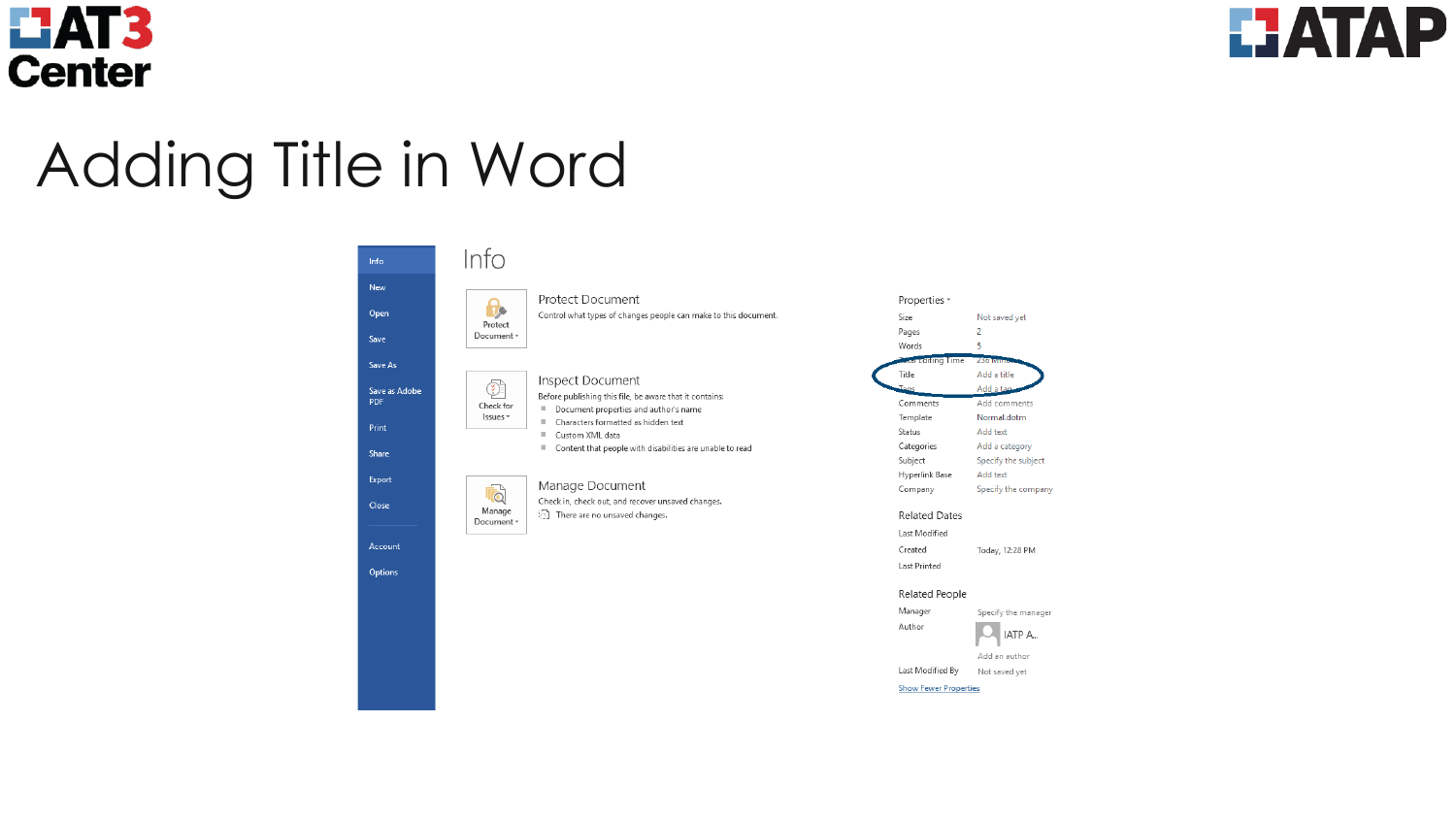



# Plain Language

#### Before

• When the process of freeing a vehicle that has been stuck results in ruts or holes, the operator will fill the rut or hole created by such activity before removing the vehicle from the immediate area.

#### After

• If you make a hole while freeing a stuck vehicle, you must fill the hole before you drive away.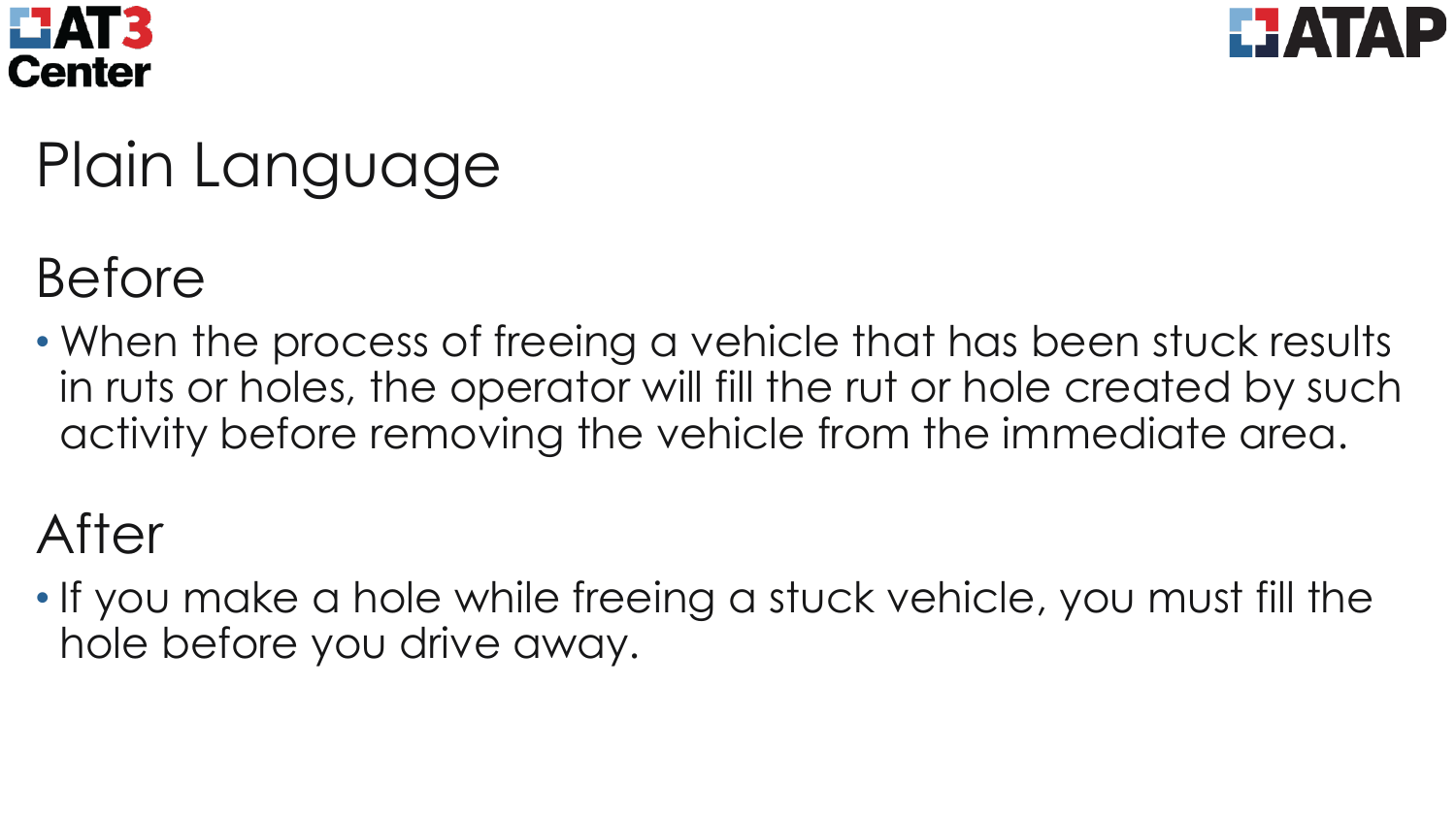



# Tables for Layout and Columns

- Tables for layout and columns allow you to design a document and affect the reading flow
- Using tables for layout is an advanced feature and can cause accessibility issues very quickly
- Columns are useful but need to be created using the tools inside Word so reading order is correct
- To add columns in Word you go through Page Layout Tab > Page Setup Menu > Columns (Alt, P, J)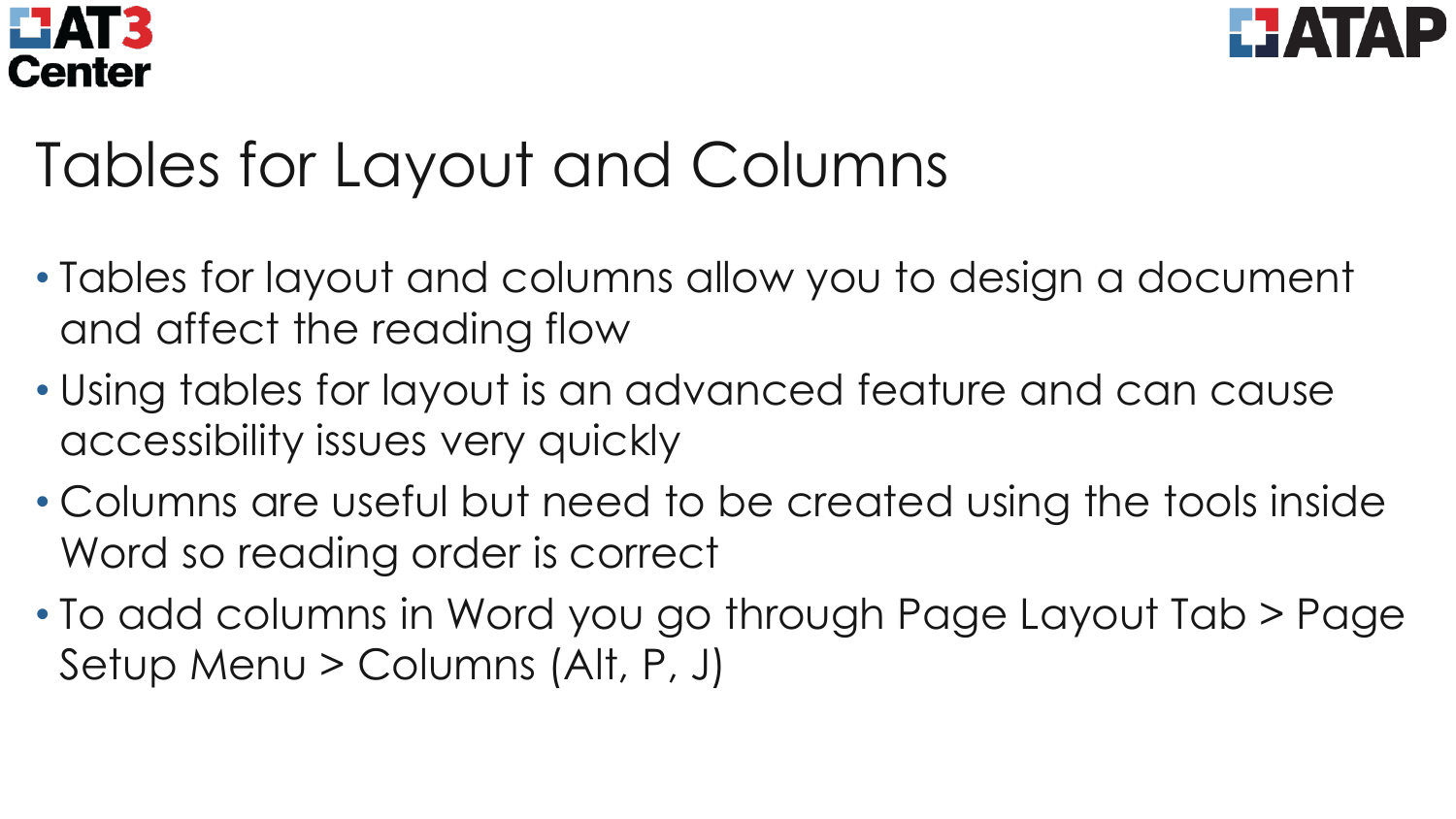



#### Columns in Word

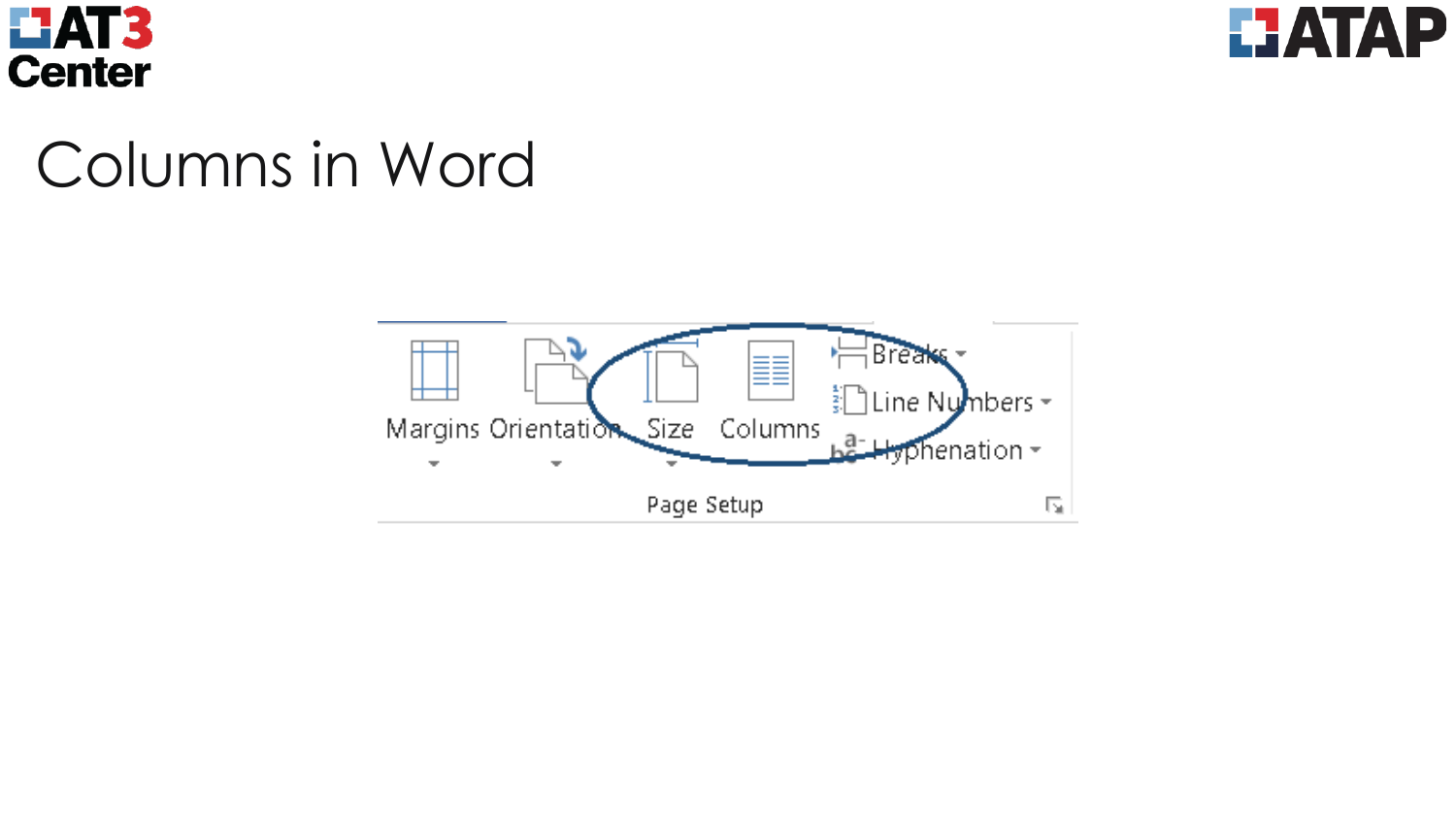



#### Table for Layout in Word

Is

# Alright?

This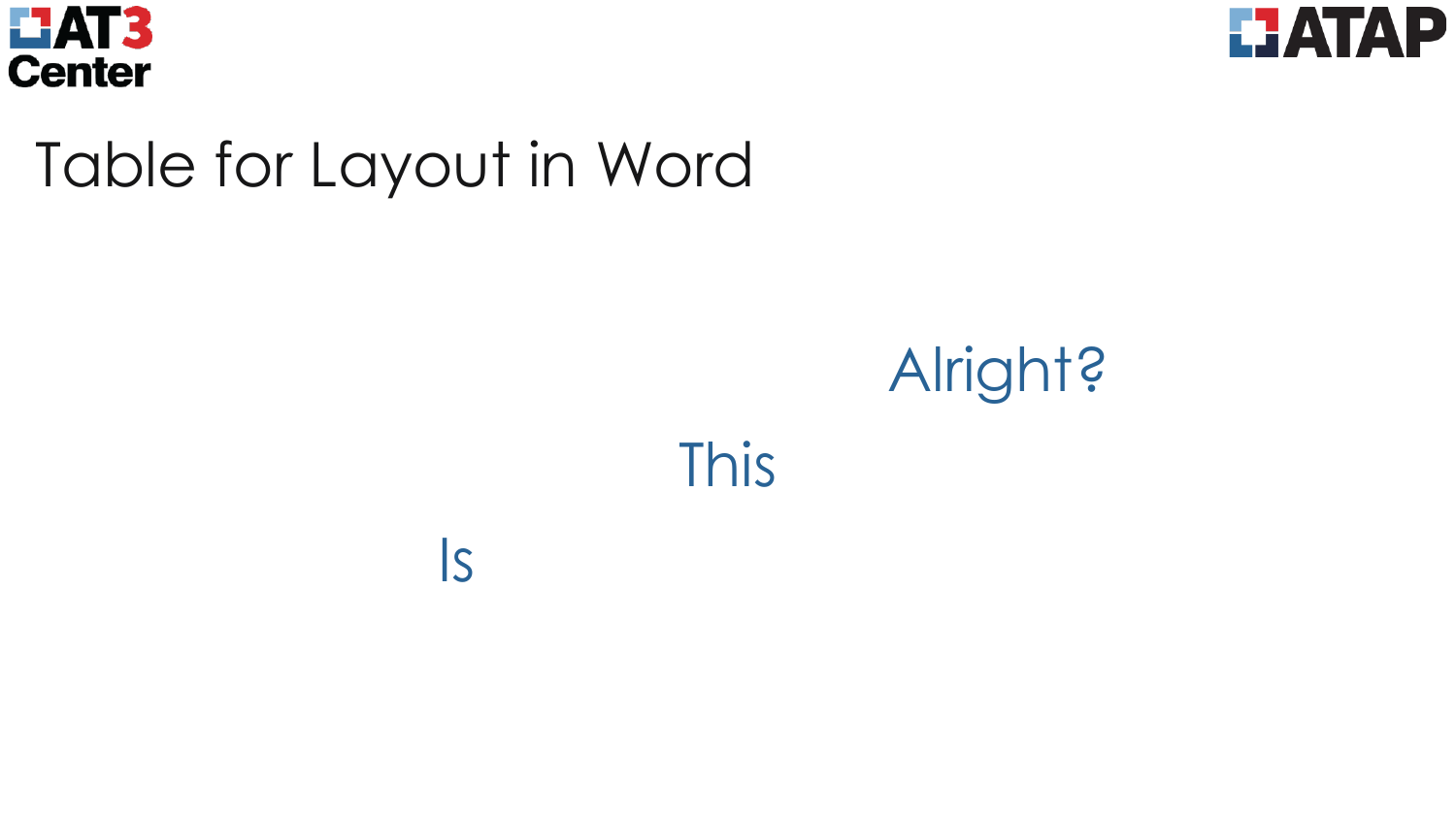



# Training Tip – Tables for Layout and Columns

- •When needing to make random text use this macro to create text on the fly
	- $\cdot$  = rand (1,1) (remove the spaces)
	- The macro will generate random text, the first number is how many paragraphs the second number is how many sentences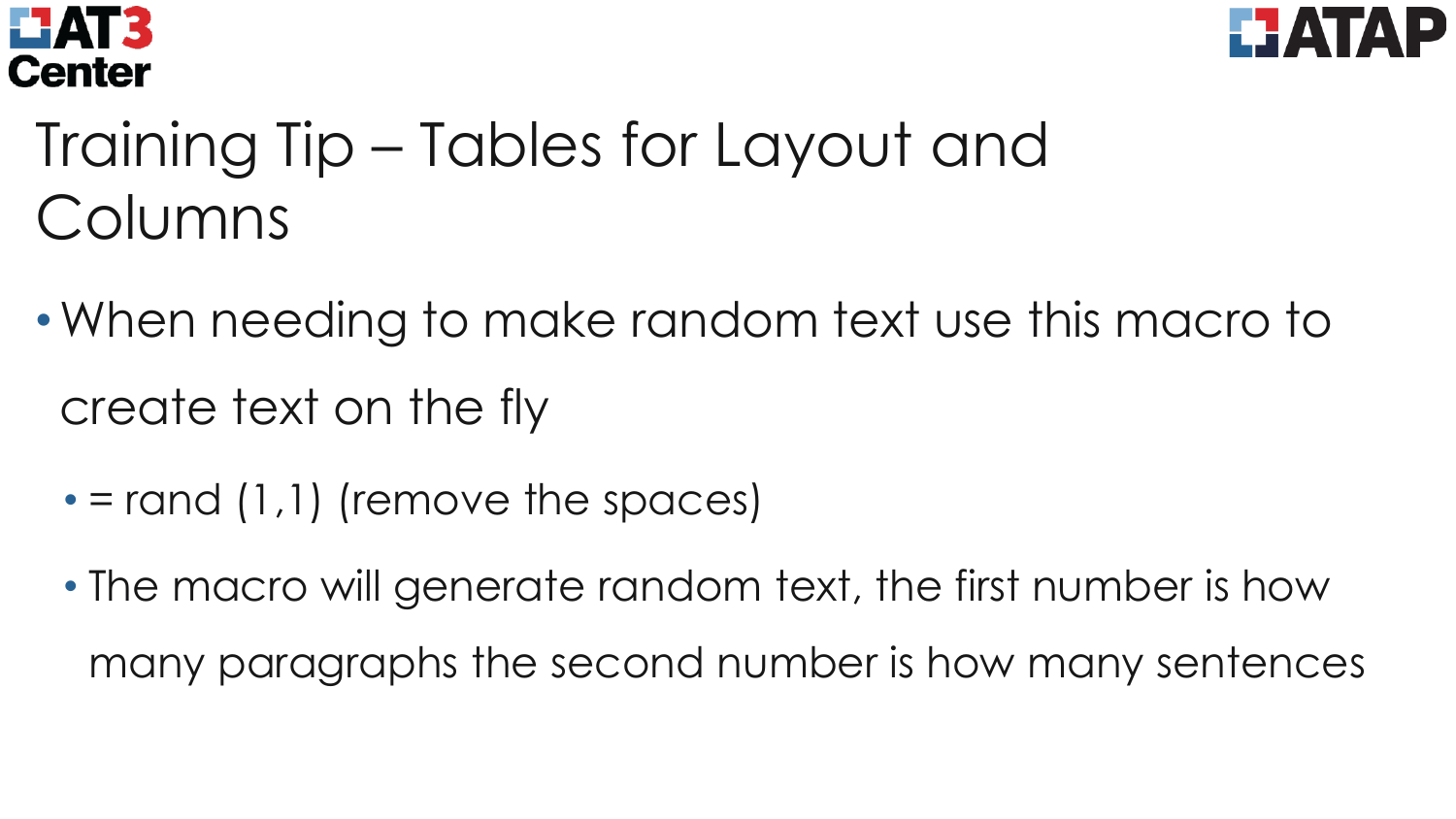



# Built In Microsoft Accessibility Checker

- Microsoft Word has a tool that will help you check the basic accessibility of your word document
- This tool checks against three sets of possible issues
	- Errors Content that in most (but not all) cases makes the document difficult to understand for people with disabilities
	- Warnings Content that in most (but not all) cases makes the document difficult to understand for people with disabilities
	- Tips Content that people with disabilities can understand but that could be presented in a different way to improve the user's experience
- The accessibility checker is a place to start it is not always right and can make the novice worry about things that are unnecessary